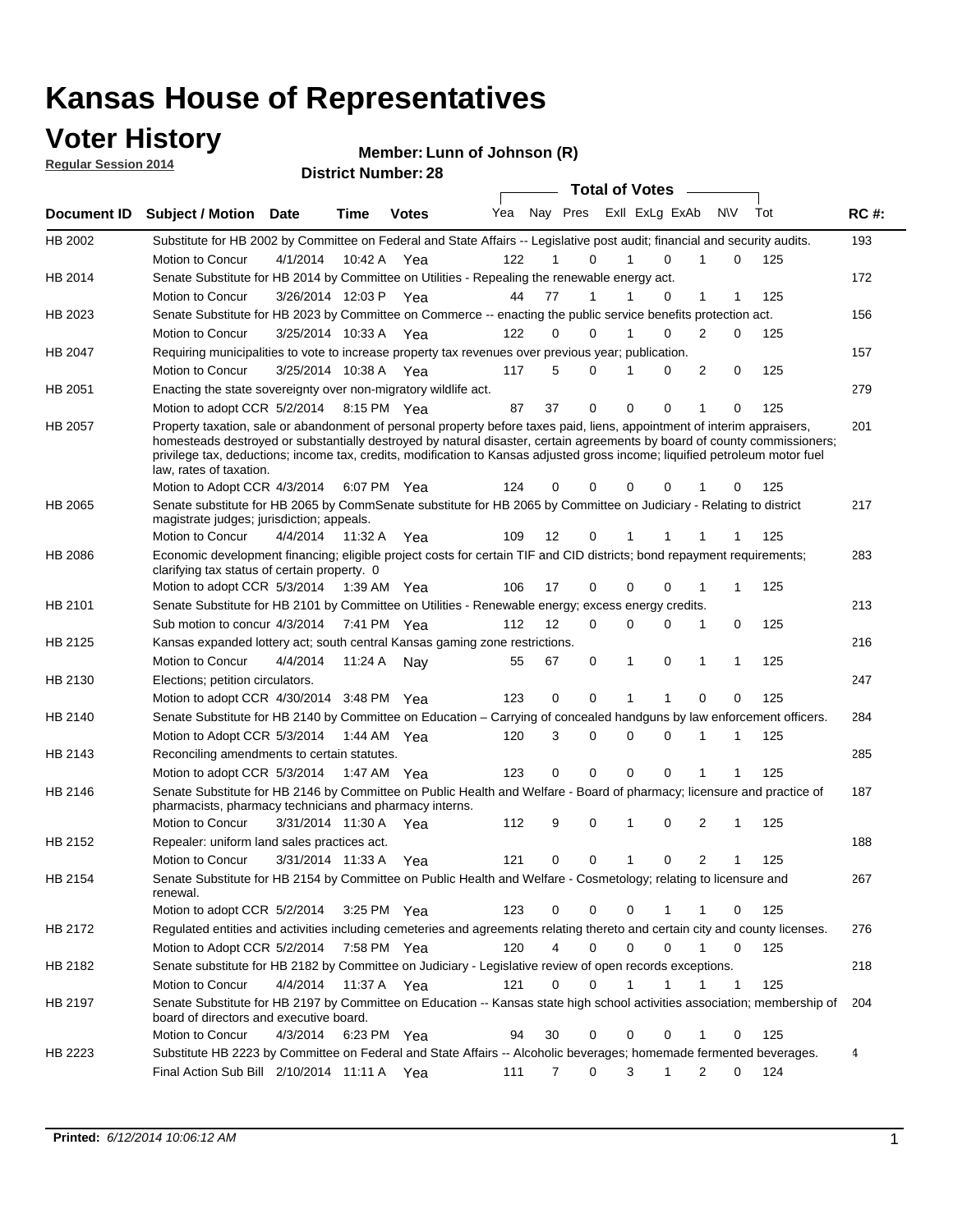### **Voter History Member:**

| <b>VOTER FILSTORY</b><br><b>Regular Session 2014</b> | Member: Lunn of Johnson (R) |
|------------------------------------------------------|-----------------------------|
|                                                      | <b>District Number: 28</b>  |
|                                                      | <b>Total of Votes</b>       |

|         | Document ID Subject / Motion Date                                                                                                                                                                                                                                                                                                                                                                                                                                                                                                                                                                                                                                                                                                                                                                                                                                   |                       | Time | <b>Votes</b> |     |                | Yea Nay Pres ExII ExLg ExAb |              |          |                | N\V | Tot | <b>RC#:</b> |
|---------|---------------------------------------------------------------------------------------------------------------------------------------------------------------------------------------------------------------------------------------------------------------------------------------------------------------------------------------------------------------------------------------------------------------------------------------------------------------------------------------------------------------------------------------------------------------------------------------------------------------------------------------------------------------------------------------------------------------------------------------------------------------------------------------------------------------------------------------------------------------------|-----------------------|------|--------------|-----|----------------|-----------------------------|--------------|----------|----------------|-----|-----|-------------|
| HB 2223 | Substitute for HB 2223 by Committee on Federal and State Affairs-Alcoholic beverages; homemade fermented beverages;<br>microbrewery gallonage expanded; liquor license length of citizenship.                                                                                                                                                                                                                                                                                                                                                                                                                                                                                                                                                                                                                                                                       |                       |      |              |     |                |                             |              |          |                |     |     | 205         |
|         | Motion to Concur                                                                                                                                                                                                                                                                                                                                                                                                                                                                                                                                                                                                                                                                                                                                                                                                                                                    | 4/3/2014              |      | 6:27 PM Yea  | 115 | 9              | 0                           | 0            | 0        |                | 0   | 125 |             |
| HB 2231 | Senate Substitute for Substitute for HB 2231 by Committee on Ways and Means - Appropriations for FY 2014, FY 2015, FY<br>2016, FY 2017 and FY 2018 for various state agencies; capital improvement projects; claims against the state.<br>Motion to adopt CCR 5/2/2014                                                                                                                                                                                                                                                                                                                                                                                                                                                                                                                                                                                              |                       |      | 9:48 PM Yea  | 70  | 54             | 0                           | 0            | $\Omega$ | 1              | 0   | 125 | 282         |
| HB 2246 | Substitute for HB 2246 by Committee on Commerce, Labor and Economic Development - Peer review for certain licensed<br>technical professions.                                                                                                                                                                                                                                                                                                                                                                                                                                                                                                                                                                                                                                                                                                                        |                       |      |              |     |                |                             |              |          |                |     |     | 38          |
|         | EFA Sub Bill                                                                                                                                                                                                                                                                                                                                                                                                                                                                                                                                                                                                                                                                                                                                                                                                                                                        | 2/21/2014 1:34 PM Yea |      |              | 120 | 0              | 0                           |              | 0        | 2              | 1   | 124 |             |
| HB 2246 | Substitute for HB 2246 by Committee on Commerce, Labor and Economic Development - Peer review for certain licensed<br>technical professions.                                                                                                                                                                                                                                                                                                                                                                                                                                                                                                                                                                                                                                                                                                                        |                       |      |              |     |                |                             |              |          |                |     |     | 260         |
|         | Motion to Concur                                                                                                                                                                                                                                                                                                                                                                                                                                                                                                                                                                                                                                                                                                                                                                                                                                                    | 5/2/2014              |      | 11:40 A Yea  | 124 | 0              | 0                           | 0            |          | 0              | 0   | 125 |             |
| HB 2272 | Kansas expanded lottery act; southeast Kansas gaming zone; privilege fee and investment threshold amount reduced.                                                                                                                                                                                                                                                                                                                                                                                                                                                                                                                                                                                                                                                                                                                                                   |                       |      |              |     |                |                             |              |          |                |     |     | 200         |
|         | Motion to Concur                                                                                                                                                                                                                                                                                                                                                                                                                                                                                                                                                                                                                                                                                                                                                                                                                                                    | 4/2/2014              |      | 4:18 PM Yea  | 84  | 36             | 0                           | 0            | 0        |                | 4   | 125 |             |
| HB 2296 | Campaign finance; permitted uses of campaign funds; increased exemption amount for certain candidates; contributor<br>information; lobbyist filings.                                                                                                                                                                                                                                                                                                                                                                                                                                                                                                                                                                                                                                                                                                                |                       |      |              |     |                |                             |              |          |                |     |     | 248         |
|         | Motion to adopt CCR 4/30/2014 3:53 PM Yea                                                                                                                                                                                                                                                                                                                                                                                                                                                                                                                                                                                                                                                                                                                                                                                                                           |                       |      |              | 119 | 4              | 0                           |              |          | 0              | 0   | 125 |             |
| HB 2296 | Campaign finance; permitted uses of campaign funds; increased exemption amount for certain candidates; contributor<br>information; lobbyist filings.                                                                                                                                                                                                                                                                                                                                                                                                                                                                                                                                                                                                                                                                                                                |                       |      |              |     |                |                             |              |          |                |     |     | 287         |
|         | Motion to Override<br>Veto                                                                                                                                                                                                                                                                                                                                                                                                                                                                                                                                                                                                                                                                                                                                                                                                                                          | 5/30/2014 10:24 A Yea |      |              | 96  | 5              | 0                           | 0            | 0        | 0              | 24  | 125 |             |
| HB 2298 | Senate Sub for HB 2298 by Committee on Judiciary - Uniform controlled substances act. Senate Sub for HB 2298 by<br>Committee on Judiciary - Uniform controlled substances act.                                                                                                                                                                                                                                                                                                                                                                                                                                                                                                                                                                                                                                                                                      |                       |      |              |     |                |                             |              |          |                |     |     | 209         |
|         | Motion to Concur                                                                                                                                                                                                                                                                                                                                                                                                                                                                                                                                                                                                                                                                                                                                                                                                                                                    | 4/3/2014              |      | 6:40 PM Yea  | 123 | 1              | 0                           | 0            | 0        | 1              | 0   | 125 |             |
| HB 2303 | Relating to driver's license fees; driving under the influence equipment fund.                                                                                                                                                                                                                                                                                                                                                                                                                                                                                                                                                                                                                                                                                                                                                                                      |                       |      |              |     |                |                             |              |          |                |     |     | 1           |
|         | Motion to adopt CCR 1/22/2014 11:45 A Yea                                                                                                                                                                                                                                                                                                                                                                                                                                                                                                                                                                                                                                                                                                                                                                                                                           |                       |      |              | 109 | 11             | 0                           | 1            | 0        | 4              | 0   | 125 |             |
| HB 2312 | Local governments; investment of idle funds; changes.                                                                                                                                                                                                                                                                                                                                                                                                                                                                                                                                                                                                                                                                                                                                                                                                               |                       |      |              |     |                |                             |              |          |                |     |     | 253         |
|         | Motion to Concur                                                                                                                                                                                                                                                                                                                                                                                                                                                                                                                                                                                                                                                                                                                                                                                                                                                    | 5/1/2014              |      | 4:31 PM Yea  | 123 | $\overline{2}$ | 0                           | $\mathbf 0$  | $\Omega$ | 0              | 0   | 125 |             |
| HB 2338 | Substitute for HB 2338 by Committee on Ways and Means - Judicial branch; supplemental appropriation for fiscal year 2015,<br>judiciary operations; increasing various docket fees and creating new docket fees; annually, allowing the allocation of a budget<br>for each judicial district court operations, chief judge would have the authority to expend funds as necessary to carry out the<br>functions of such district if such chief judge elected to do so, including establishing what court personnel are necessary and<br>their compensation; district court judges in judicial district elect chief judge and court of appeals judges elect chief judge of the<br>court of appeals; district judge and district magistrate judge vacancies; statutory authority for longevity bonus for judicial<br>branch employees repealed; nonseverability clause. |                       |      |              |     |                |                             |              |          |                |     |     | 229         |
|         | Motion to Adopt CCR 4/4/2014 7:17 PM Yea                                                                                                                                                                                                                                                                                                                                                                                                                                                                                                                                                                                                                                                                                                                                                                                                                            |                       |      |              | 66  | 57             | 0                           | 0            | 0        | 2              | 0   | 125 |             |
| HB 2378 | Senate Substitute for HB 2378 by Committee on Assessment and Taxation - Providing sales tax exemption for sales of certain 189<br>machinery and equipment used for surface mining activities.                                                                                                                                                                                                                                                                                                                                                                                                                                                                                                                                                                                                                                                                       |                       |      |              |     |                |                             |              |          |                |     |     |             |
|         | Motion to Concur                                                                                                                                                                                                                                                                                                                                                                                                                                                                                                                                                                                                                                                                                                                                                                                                                                                    | 3/31/2014 11:35 A Yea |      |              | 117 | 4              | 0                           |              | 0        | 2              |     | 125 |             |
| HB 2389 | Senate Substitute for HB 2389 by Committee on Judiciary - Crimes and criminal procedure; mistreatment of a dependent adult 277<br>or an elder person; RICO; warrants; discharge of certain persons; appeals.                                                                                                                                                                                                                                                                                                                                                                                                                                                                                                                                                                                                                                                        |                       |      |              |     |                |                             |              |          |                |     |     |             |
|         | Motion to Adopt CCR 5/2/2014 8:05 PM Yea                                                                                                                                                                                                                                                                                                                                                                                                                                                                                                                                                                                                                                                                                                                                                                                                                            |                       |      |              | 123 | $\mathbf{1}$   | 0                           | 0            | 0        | 1              | 0   | 125 |             |
| HB 2398 | Relating to the Kansas revised limited liability company act.                                                                                                                                                                                                                                                                                                                                                                                                                                                                                                                                                                                                                                                                                                                                                                                                       |                       |      |              |     |                |                             |              |          |                |     |     | 28          |
|         | <b>Final Action</b><br>Amended                                                                                                                                                                                                                                                                                                                                                                                                                                                                                                                                                                                                                                                                                                                                                                                                                                      | 2/21/2014 11:13 A Yea |      |              | 120 | 1              | 0                           | 1            | 0        | $\overline{2}$ | 0   | 124 |             |
| HB 2402 | National day of the cowboy.                                                                                                                                                                                                                                                                                                                                                                                                                                                                                                                                                                                                                                                                                                                                                                                                                                         |                       |      |              |     |                |                             |              |          |                |     |     | 163         |
|         | <b>Final Action</b>                                                                                                                                                                                                                                                                                                                                                                                                                                                                                                                                                                                                                                                                                                                                                                                                                                                 | 3/26/2014 10:55 A     |      | Yea          | 116 | 7              | 0                           | $\mathbf{1}$ | 0        | $\mathbf{1}$   | 0   | 125 |             |
| HB 2417 | Expansion of rural opportunity zones.                                                                                                                                                                                                                                                                                                                                                                                                                                                                                                                                                                                                                                                                                                                                                                                                                               |                       |      |              |     |                |                             |              |          |                |     |     | 61          |
|         | <b>Final Action</b><br>Amended                                                                                                                                                                                                                                                                                                                                                                                                                                                                                                                                                                                                                                                                                                                                                                                                                                      | 2/27/2014 10:16 A     |      | Yea          | 104 | 19             | 0                           | 0            | 0        | $\mathbf{1}$   | 0   | 124 |             |
| HB 2418 | Adult care home licensure act; removal of outdated rule and regulation reference.                                                                                                                                                                                                                                                                                                                                                                                                                                                                                                                                                                                                                                                                                                                                                                                   |                       |      |              |     |                |                             |              |          |                |     |     | 6           |
|         | <b>Final Action</b>                                                                                                                                                                                                                                                                                                                                                                                                                                                                                                                                                                                                                                                                                                                                                                                                                                                 | 2/12/2014 11:20 A Yea |      |              | 121 | 0              | 0                           | 1            | 0        | 2              | 0   | 124 |             |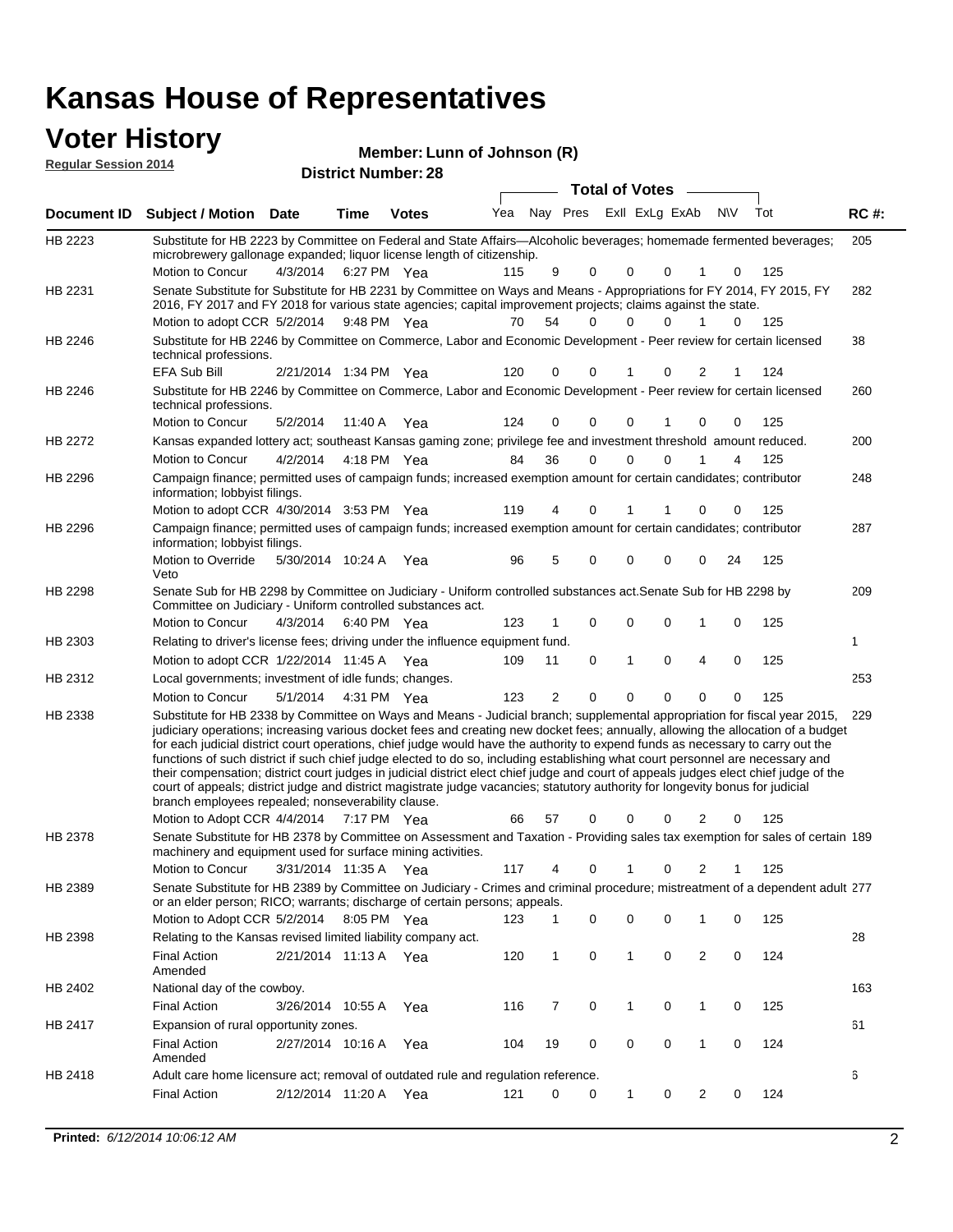## **Voter History**

**Regular Session 2014**

#### **Member: Lunn of Johnson (R)**

|                    |                                                                                                                                                                                                                                                                                                                                                      |                       |             | DISTICT MAILING . 20 |     |          |          |              | Total of Votes –        |                |              |     |                |
|--------------------|------------------------------------------------------------------------------------------------------------------------------------------------------------------------------------------------------------------------------------------------------------------------------------------------------------------------------------------------------|-----------------------|-------------|----------------------|-----|----------|----------|--------------|-------------------------|----------------|--------------|-----|----------------|
| <b>Document ID</b> | <b>Subject / Motion</b>                                                                                                                                                                                                                                                                                                                              | Date                  | Time        | <b>Votes</b>         | Yea |          |          |              | Nay Pres ExII ExLg ExAb |                | <b>NV</b>    | Tot | <b>RC#:</b>    |
| HB 2418            | Kansas department for aging and disability services; adult care homes                                                                                                                                                                                                                                                                                |                       |             |                      |     |          |          |              |                         |                |              |     | 221            |
|                    | Motion to Concur                                                                                                                                                                                                                                                                                                                                     | 4/4/2014              | 11:49 A     | Yea                  | 122 | 0        | 0        | 1            | 1                       | 1              | 0            | 125 |                |
| HB 2419            | City annexation; fire district territory; detachment.                                                                                                                                                                                                                                                                                                |                       |             |                      |     |          |          |              |                         |                |              |     | 120            |
|                    | <b>Final Action</b>                                                                                                                                                                                                                                                                                                                                  | 3/17/2014 11:19 A     |             | Yea                  | 122 | 0        | 0        | 0            | 0                       | 2              | 1            | 125 |                |
| HB 2419            | City annexation; fire district territory; detachment.                                                                                                                                                                                                                                                                                                |                       |             |                      |     |          |          |              |                         |                |              |     | 196            |
|                    | Motion to Concur                                                                                                                                                                                                                                                                                                                                     | 4/2/2014              | 10:32 A     | Yea                  | 122 | 0        | 0        | 0            | 0                       | 2              | $\mathbf{1}$ | 125 |                |
| HB 2420            | School crossing guards.                                                                                                                                                                                                                                                                                                                              |                       |             |                      |     |          |          |              |                         |                |              |     | 5              |
|                    | <b>Final Action</b><br>Amended                                                                                                                                                                                                                                                                                                                       | 2/10/2014 11:12 A     |             | Yea                  | 118 | 0        | 0        | 3            | 1                       | $\overline{2}$ | 0            | 124 |                |
| HB 2420            | School crossing guards.                                                                                                                                                                                                                                                                                                                              |                       |             |                      |     |          |          |              |                         |                |              |     | 197            |
|                    | Motion to Concur                                                                                                                                                                                                                                                                                                                                     | 4/2/2014              | 10:34 A     | Yea                  | 123 | 0        | 0        | 0            | 0                       | 2              | 0            | 125 |                |
| HB 2422            | Defining watercraft for purposes of taxation.                                                                                                                                                                                                                                                                                                        |                       |             |                      |     |          |          |              |                         |                |              |     | 14             |
|                    | <b>Final Action</b><br>Amended                                                                                                                                                                                                                                                                                                                       | 2/14/2014 11:13 A     |             | Yea                  | 118 | 0        | 0        | 2            | 0                       | 4              | 0            | 124 |                |
| HB 2424            | Robert G. (Bob) Bethell interchange.                                                                                                                                                                                                                                                                                                                 |                       |             |                      |     |          |          |              |                         |                |              |     | 85             |
|                    | EFA Sub Bill                                                                                                                                                                                                                                                                                                                                         | 2/27/2014 4:03 PM Yea |             |                      | 119 | 4        | 0        | 0            | 0                       | 1              | 0            | 124 |                |
| HB 2424            | Substitute for HB 2424 by Committee on Transportation - Designating the Robert G. (Bob) Bethell interchange; the SGT David 190<br>Enzbrenner memorial highway; t the Pack S Clair highway; the ancient Indian traders trail; the Harper county veterans<br>memorial highway; the Bonnie Huy memorial highway; the Bonnie Sharp memorial interchange. |                       |             |                      |     |          |          |              |                         |                |              |     |                |
|                    | Motion to Concur                                                                                                                                                                                                                                                                                                                                     | 3/31/2014 11:37 A Yea |             |                      | 117 | 3        | $\Omega$ | 1            | 0                       | 2              | 2            | 125 |                |
| HB 2429            | Making the water conservation program part of and supplemental to the Kansas water appropriation act.                                                                                                                                                                                                                                                |                       |             |                      |     |          |          |              |                         |                |              |     | $\overline{7}$ |
|                    | <b>Final Action</b><br>Amended                                                                                                                                                                                                                                                                                                                       | 2/12/2014 11:22 A Yea |             |                      | 121 | $\Omega$ | 0        | 1            | 0                       | 2              | 0            | 124 |                |
| HB 2430            | Promoting employment across Kansas act; benefits.                                                                                                                                                                                                                                                                                                    |                       |             |                      |     |          |          |              |                         |                |              |     | 90             |
|                    | <b>EFA Sub Bill</b>                                                                                                                                                                                                                                                                                                                                  | 2/27/2014 4:08 PM Yea |             |                      | 110 | 13       | 0        | 0            | 0                       |                | 0            | 124 |                |
| HB 2430            | Substitute for HB 2430 by Committee on Commerce, Labor and Economic Development - Promoting employment across<br>Kansas act; benefits.                                                                                                                                                                                                               |                       |             |                      |     |          |          |              |                         |                |              |     | 278            |
|                    | Motion to adopt CCR 5/2/2014                                                                                                                                                                                                                                                                                                                         |                       | 8:09 PM Yea |                      | 114 | 10       | 0        | 0            | 0                       | 1              | 0            | 125 |                |
| HB 2433            | Relating to the Kansas uniform securities act.                                                                                                                                                                                                                                                                                                       |                       |             |                      |     |          |          |              |                         |                |              |     | 62             |
|                    | <b>Final Action</b><br>Amended                                                                                                                                                                                                                                                                                                                       | 2/27/2014 10:17 A Yea |             |                      | 123 | 0        | 0        | $\mathbf 0$  | 0                       | 1              | $\mathbf 0$  | 124 |                |
| HB 2433            | Relating to the Kansas uniform securities act.                                                                                                                                                                                                                                                                                                       |                       |             |                      |     |          |          |              |                         |                |              |     | 243            |
|                    | Motion to adopt CCR 4/30/2014 3:27 PM Yea                                                                                                                                                                                                                                                                                                            |                       |             |                      | 123 | $\Omega$ | $\Omega$ | 1            | 1                       | 0              | 0            | 125 |                |
| HB 2436            | Substitute for HB 2436 by Committee on Vision 2020 - Boards of cosmetology and barbering; agreements on inspectors of<br>dual-licensed facilities.                                                                                                                                                                                                   |                       |             |                      |     |          |          |              |                         |                |              |     | 19             |
|                    | Final Action Sub Bill 2/19/2014 11:32 A                                                                                                                                                                                                                                                                                                              |                       |             | Yea                  | 122 |          | 0        | 0            | 0                       | 2              | 0            | 124 |                |
| HB 2436            | Substitute for HB 2436 by Committee on Vision 2020 - Boards of cosmetology and barbering; agreements on inspectors of<br>dual-licensed facilities.                                                                                                                                                                                                   |                       |             |                      |     |          |          |              |                         |                |              |     | 206            |
|                    | Motion to Concur                                                                                                                                                                                                                                                                                                                                     | 4/3/2014              | 6:30 PM Yea |                      | 117 | 7        | 0        | 0            | 0                       | 1              | 0            | 125 |                |
| HB 2440            | Emerging industry investment act; treatment of certain bioscience companies.                                                                                                                                                                                                                                                                         |                       |             |                      |     |          |          |              |                         |                |              |     | 39             |
|                    | <b>Emergency Final</b><br>Action                                                                                                                                                                                                                                                                                                                     | 2/21/2014 1:36 PM Yea |             |                      | 116 | 4        | 0        | 1            | $\mathbf 0$             | 2              | $\mathbf{1}$ | 124 |                |
| HB 2442            | Escalating penalties for repeat felony evade and elude cases.                                                                                                                                                                                                                                                                                        |                       |             |                      |     |          |          |              |                         |                |              |     | 107            |
|                    | EFA Sub Bill                                                                                                                                                                                                                                                                                                                                         | 2/27/2014 4:32 PM Yea |             |                      | 111 | 12       | 0        | 0            | 0                       | $\mathbf{1}$   | 0            | 124 |                |
| HB 2444            | Spendthrift trusts.                                                                                                                                                                                                                                                                                                                                  |                       |             |                      |     |          |          |              |                         |                |              |     | 36             |
|                    | <b>Emergency Final</b><br><b>Action Amend</b>                                                                                                                                                                                                                                                                                                        | 2/21/2014 1:32 PM Yea |             |                      | 120 | 0        | 0        | $\mathbf{1}$ | 0                       | $\overline{c}$ | $\mathbf{1}$ | 124 |                |
| HB 2444            | Spendthrift trusts.                                                                                                                                                                                                                                                                                                                                  |                       |             |                      |     |          |          |              |                         |                |              |     | 198            |
|                    | Motion to Concur                                                                                                                                                                                                                                                                                                                                     | 4/2/2014              |             | 10:37 A Yea          | 123 | 0        | 0        | 0            | 0                       | $\overline{2}$ | 0            | 125 |                |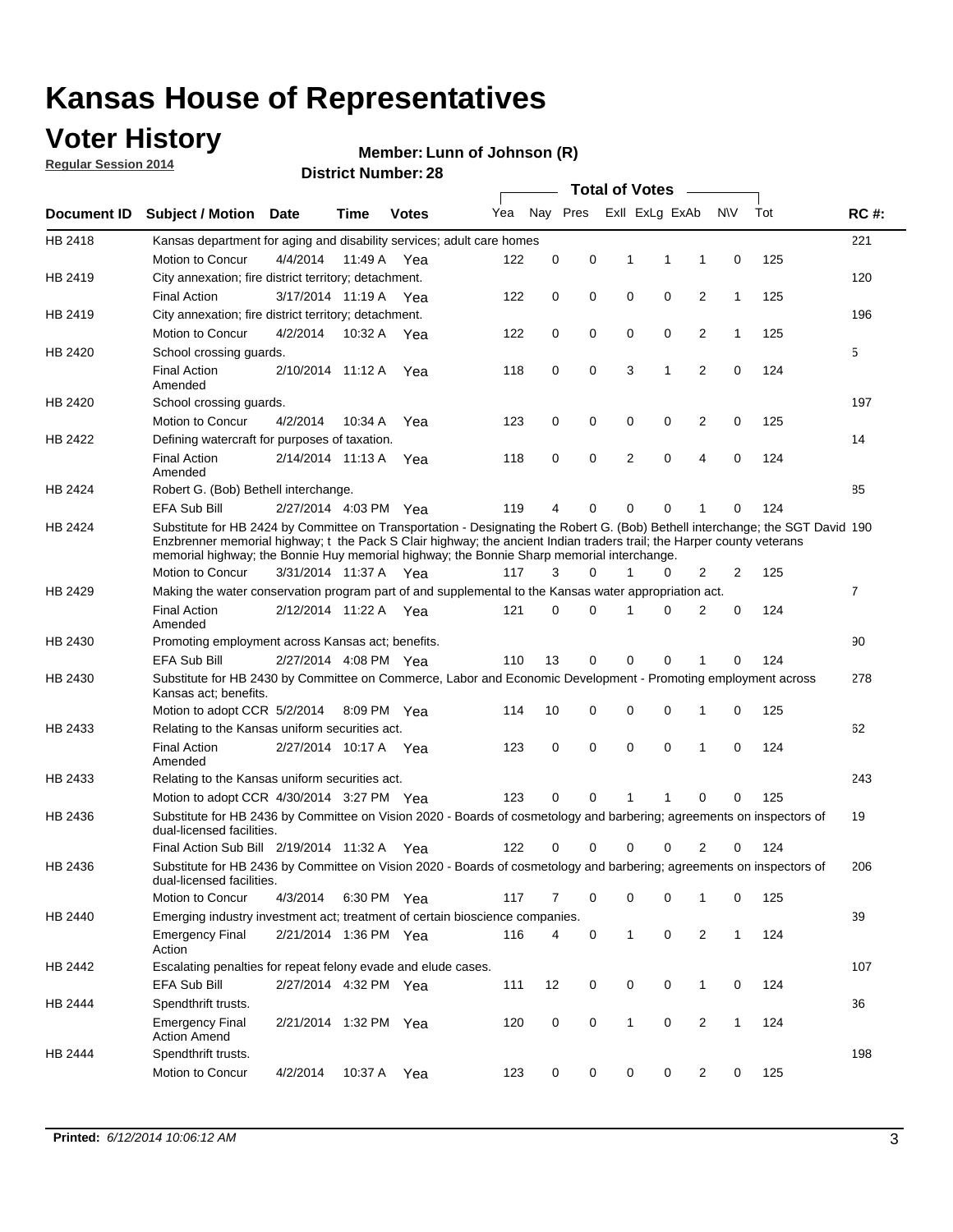#### **Voter History Regular Session 2014**

**Member: Lunn of Johnson (R)** 

| <b>District Number: 28</b> |  |  |
|----------------------------|--|--|

|                    |                                                                                                                                                                                                                                                                                                                                 |                       |      |              |     |                |             | <b>Total of Votes</b> |             |              |             |     |             |
|--------------------|---------------------------------------------------------------------------------------------------------------------------------------------------------------------------------------------------------------------------------------------------------------------------------------------------------------------------------|-----------------------|------|--------------|-----|----------------|-------------|-----------------------|-------------|--------------|-------------|-----|-------------|
| <b>Document ID</b> | <b>Subject / Motion Date</b>                                                                                                                                                                                                                                                                                                    |                       | Time | <b>Votes</b> | Yea |                | Nay Pres    | Exll ExLg ExAb        |             |              | N\V         | Tot | <b>RC#:</b> |
| HB 2445            | Allowing for criminal discovery materials to be provided to defendant or defendant's counsel.                                                                                                                                                                                                                                   |                       |      |              |     |                |             |                       |             |              |             |     | 63          |
|                    | <b>Final Action</b><br>Amended                                                                                                                                                                                                                                                                                                  | 2/27/2014 10:19 A Yea |      |              | 123 | 0              | 0           | 0                     | 0           | 1            | 0           | 124 |             |
| HB 2446            | District courts; court trustee operations fund. judicial process; concerning sentencing dispositions, probation and postrelease<br>supervision; concerning expungement of driving under the influence and criminal refusal convictions; concerning trials,<br>conduct of jury after case is submitted.                          |                       |      |              |     |                |             |                       |             |              |             |     | 8           |
|                    | <b>Final Action</b>                                                                                                                                                                                                                                                                                                             | 2/12/2014 11:23 A Yea |      |              | 121 | 0              | 0           | 1                     | 0           | 2            | 0           | 124 |             |
| HB 2446            | Senate Substitute for HB 2446 by Committee on Judiciary - Courts; allocating moneys from driver's license fees to judicial<br>branch nonjudicial salary adjustment fund; allowing chief justice to authorize expenditures from court trustee operations fund in<br>certain judicial districts; time limits for court decisions. |                       |      |              |     |                |             |                       |             |              |             |     | 239         |
|                    | Motion to adopt CCR 4/30/2014 3:01 PM Yea                                                                                                                                                                                                                                                                                       |                       |      |              | 121 | $\overline{2}$ | 0           | 1                     | 1           | 0            | 0           | 125 |             |
| HB 2447            | Real property; trespass and liability.                                                                                                                                                                                                                                                                                          |                       |      |              |     |                |             |                       |             |              |             |     | 29          |
|                    | <b>Final Action</b><br>Amended                                                                                                                                                                                                                                                                                                  | 2/21/2014 11:14 A Yea |      |              | 119 | 2              | $\mathbf 0$ | $\mathbf{1}$          | $\mathbf 0$ | $\mathbf{2}$ | 0           | 124 |             |
| HB 2447            | Real property; trespass and liability.                                                                                                                                                                                                                                                                                          |                       |      |              |     |                |             |                       |             |              |             |     | 202         |
|                    | Motion to Adopt CCR 4/3/2014                                                                                                                                                                                                                                                                                                    |                       |      | 6:10 PM Yea  | 122 | 2              | 0           | 0                     | 0           | 1            | 0           | 125 |             |
| HB 2448            | Interference with judicial process.                                                                                                                                                                                                                                                                                             |                       |      |              |     |                |             |                       |             |              |             |     | 30          |
|                    | <b>Final Action</b>                                                                                                                                                                                                                                                                                                             | 2/21/2014 11:16 A Yea |      |              | 121 | 0              | 0           | 1                     | $\Omega$    | 2            | 0           | 124 |             |
| HB 2448            | Senate Substitute for HB 2448 by Committee on Judiciary - Updating provisions relating to the Kansas bureau of<br>investigation's DNA database; amending the crime of interference with                                                                                                                                         |                       |      |              |     |                |             |                       |             |              |             |     | 240         |
|                    | Motion to adopt CCR 4/30/2014 3:10 PM Yea                                                                                                                                                                                                                                                                                       |                       |      |              | 116 | $\overline{7}$ | 0           | 1                     | 1           | 0            | 0           | 125 |             |
| HB 2451            | Electric utilities; creating the electric highway fee.                                                                                                                                                                                                                                                                          |                       |      |              |     |                |             |                       |             |              |             |     | 96          |
|                    | EFA Sub Bill                                                                                                                                                                                                                                                                                                                    | 2/27/2014 4:18 PM Nay |      |              | 64  | 59             | 0           | $\mathbf 0$           | 0           | 1            | 0           | 124 |             |
| HB 2451            | Substitute for HB 2451 by Committee on Transportation - Increasing registration fees for electric vehicles.                                                                                                                                                                                                                     |                       |      |              |     |                |             |                       |             |              |             |     | 207         |
|                    | Motion to Concur                                                                                                                                                                                                                                                                                                                | 4/3/2014              |      | 6:34 PM Yea  | 94  | 30             | 0           | $\Omega$              | 0           |              | 0           | 125 |             |
| HB 2452            | Substitute for HB 2452 by Committee on Transportation - Distinctive license plates; donate life, disabled veterans, rotary<br>international, Kansas horse council.                                                                                                                                                              |                       |      |              |     |                |             |                       |             |              |             |     | 41          |
|                    | EFA Sub Bill                                                                                                                                                                                                                                                                                                                    | 2/21/2014 1:39 PM Yea |      |              | 120 | 0              | 0           |                       | 0           | 2            | 1           | 124 |             |
| HB 2452            | Substitute for HB 2452 by Committee on Transportation - Distinctive license plates; donate life, disabled veterans, rotary<br>international, Kansas horse council, motorcycles.                                                                                                                                                 |                       |      |              |     |                |             |                       |             |              |             |     | 208         |
|                    | Motion to Concur                                                                                                                                                                                                                                                                                                                | 4/3/2014              |      | 6:37 PM Yea  | 123 | 1              | 0           | $\mathbf 0$           | 0           | 1            | 0           | 125 |             |
| HB 2453            | Protecting religious freedom regarding marriage.                                                                                                                                                                                                                                                                                |                       |      |              |     |                |             |                       |             |              |             |     | 9           |
|                    | <b>Final Action</b><br>Amended                                                                                                                                                                                                                                                                                                  | 2/12/2014 11:28 A Yea |      |              | 72  | 49             | $\mathbf 0$ | $\mathbf{1}$          | $\Omega$    | 2            | 0           | 124 |             |
| HB 2455            | Property tax exemption for certain utility systems located on military installation.                                                                                                                                                                                                                                            |                       |      |              |     |                |             |                       |             |              |             |     | 108         |
|                    | <b>Emergency Final</b><br><b>Action Amend</b>                                                                                                                                                                                                                                                                                   | 3/6/2014              |      | 11:23 A Yea  | 119 | 1              | 0           | 2                     | 1           | 2            | $\mathbf 0$ | 125 |             |
| HB 2456            | Property taxation; defining commercial and industrial machinery and equipment; motor vehicles, members of military service<br>and active guard and reservists.                                                                                                                                                                  |                       |      |              |     |                |             |                       |             |              |             |     | 49          |
|                    | <b>Final Action</b><br>Amended                                                                                                                                                                                                                                                                                                  | 2/26/2014 11:32 A Yea |      |              | 100 | 23             | 0           | 0                     | 0           | 1            | 0           | 124 |             |
| HB 2463            | Creating civil liability for acts of terrorism; forfeiture of property related to violations of certain criminal acts.                                                                                                                                                                                                          |                       |      |              |     |                |             |                       |             |              |             |     | 50          |
|                    | <b>Final Action</b><br>Amended                                                                                                                                                                                                                                                                                                  | 2/26/2014 11:33 A Yea |      |              | 123 | 0              | 0           | 0                     | 0           | $\mathbf{1}$ | 0           | 124 |             |
| HB 2463            | Creating civil liability for acts of terrorism; forfeiture of property related to violations of certain criminal acts.                                                                                                                                                                                                          |                       |      |              |     |                |             |                       |             |              |             |     | 194         |
|                    | Motion to Concur                                                                                                                                                                                                                                                                                                                | 4/1/2014              |      | 10:46 A Yea  | 123 | 0              | 0           | $\mathbf{1}$          | 0           | 1            | 0           | 125 |             |
| HB 2464            | Allowing banks, trust companies and savings and loans to claim the expensing deduction for privilege tax filers under the<br>Kansas income tax act.                                                                                                                                                                             |                       |      |              |     |                |             |                       |             |              |             |     | 15          |
|                    | Final Action<br>Amended                                                                                                                                                                                                                                                                                                         | 2/14/2014 11:14 A Yea |      |              | 118 | 0              | 0           | 2                     | 0           | 4            | 0           | 124 |             |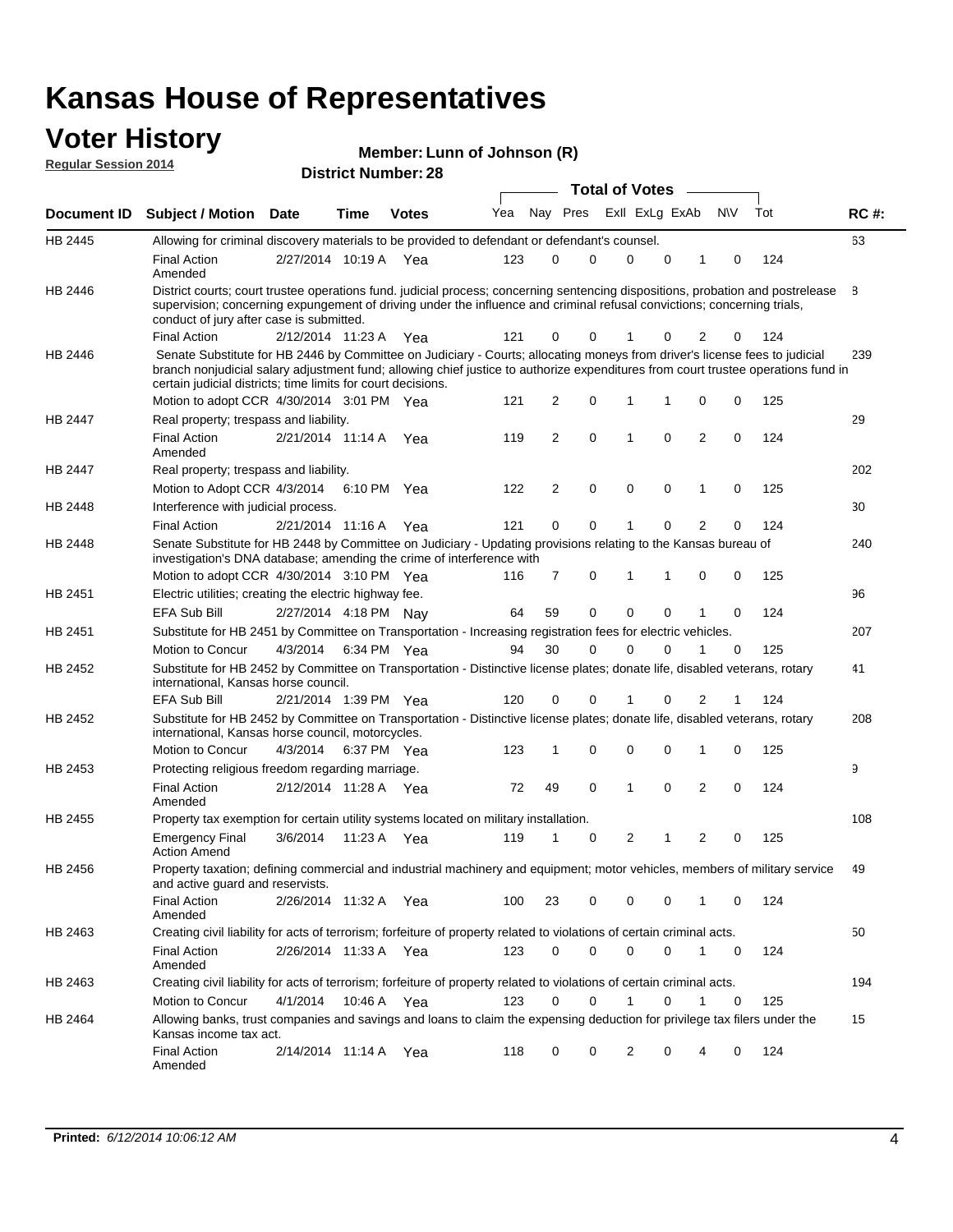## **Voter History**

**Regular Session 2014**

#### **Member: Lunn of Johnson (R)**

|         |                                                                                                                                                                             |                       |             |              |     |              |             | <b>Total of Votes</b> |             |                |             |     |             |
|---------|-----------------------------------------------------------------------------------------------------------------------------------------------------------------------------|-----------------------|-------------|--------------|-----|--------------|-------------|-----------------------|-------------|----------------|-------------|-----|-------------|
|         | Document ID Subject / Motion Date                                                                                                                                           |                       | Time        | <b>Votes</b> | Yea | Nay Pres     |             | Exll ExLg ExAb        |             |                | <b>NV</b>   | Tot | <b>RC#:</b> |
| HB 2466 | Relating to administrative procedure; judicial review.                                                                                                                      |                       |             |              |     |              |             |                       |             |                |             |     | 37          |
|         | <b>Emergency Final</b><br><b>Action Amend</b>                                                                                                                               | 2/21/2014 1:33 PM Yea |             |              | 118 | 2            | 0           | 1                     | $\mathbf 0$ | 2              | 1           | 124 |             |
| HB 2470 | Purchasing authority for certain insurance by the state board of regents for state educational institutions.                                                                |                       |             |              |     |              |             |                       |             |                |             |     | 16          |
|         | <b>Final Action</b>                                                                                                                                                         | 2/17/2014 11:20 A Yea |             |              | 120 | 0            | 0           | 3                     | 0           | 1              | 0           | 124 |             |
| HB 2475 | Personal financial literacy program as a requirement for high school graduation.                                                                                            |                       |             |              |     |              |             |                       |             |                |             |     | 126         |
|         | <b>Final Action</b><br>Amended                                                                                                                                              | 3/19/2014 11:22 A Yea |             |              | 110 | 12           | 0           | 0                     | 1           | 2              | 0           | 125 |             |
| HB 2478 | Venue for crimes committed with an electronic device.                                                                                                                       |                       |             |              |     |              |             |                       |             |                |             |     | 51          |
|         | <b>Final Action</b>                                                                                                                                                         | 2/26/2014 11:34 A     |             | Yea          | 123 | 0            | 0           | 0                     | $\mathbf 0$ | 1              | $\mathbf 0$ | 124 |             |
| HB 2479 | Removing 2015 sunset provision from law requiring ignition interlock device after first test failure or alcohol or drug-related<br>conviction.                              |                       |             |              |     |              |             |                       |             |                |             |     | 115         |
|         | <b>Final Action</b><br>Amended                                                                                                                                              | 3/14/2014 11:14 A     |             | Yea          | 117 | 0            | 0           | 2                     | 1           | 4              | 1           | 125 |             |
| HB 2479 | Removing 2015 sunset provision from law requiring ignition interlock device after first test failure or alcohol or drug-related<br>conviction.                              |                       |             |              |     |              |             |                       |             |                |             |     | 210         |
|         | Motion to Concur                                                                                                                                                            | 4/3/2014              |             | 6:47 PM Yea  | 122 | 2            | 0           | 0                     | 0           | 1              | 0           | 125 |             |
| HB 2480 | Repealing the review of TeleKansas I.                                                                                                                                       |                       |             |              |     |              |             |                       |             |                |             |     | 64          |
|         | <b>Final Action</b><br>Amended                                                                                                                                              | 2/27/2014 10:20 A     |             | Yea          | 123 | 0            | 0           | 0                     | 0           | 1              | 0           | 124 |             |
| HB 2480 | Repealing the review of TeleKansas I.                                                                                                                                       |                       |             |              |     |              |             |                       |             |                |             |     | 250         |
|         | Motion to Concur                                                                                                                                                            | 5/1/2014              | 1:54 PM Yea |              | 123 | $\mathbf 1$  | 0           | 0                     | 0           | 0              | 1           | 125 |             |
| HB 2482 | Authority of state corporation commission to intervene in court proceedings.                                                                                                |                       |             |              |     |              |             |                       |             |                |             |     | 65          |
|         | <b>Final Action</b><br>Amended                                                                                                                                              | 2/27/2014 10:21 A     |             | Yea          | 121 | 2            | 0           | $\mathbf 0$           | 0           | 1              | $\mathbf 0$ | 124 |             |
| HB 2482 | Senate Substitute for HB 2482 by Committee on Utilities - Creating the energy efficiency investment act.                                                                    |                       |             |              |     |              |             |                       |             |                |             |     | 211         |
|         | Motion to Concur                                                                                                                                                            | 4/3/2014 7:02 PM Yea  |             |              | 99  | 25           | 0           | 0                     | 0           | 1              | 0           | 125 |             |
| HB 2487 | Construction of electric transmission lines and certificates of public convenience and necessity.                                                                           |                       |             |              |     |              |             |                       |             |                |             |     | 66          |
|         | <b>Final Action</b><br>Amended                                                                                                                                              | 2/27/2014 10:22 A Yea |             |              | 113 | 10           | 0           | 0                     | 0           | 1              | 0           | 124 |             |
| HB 2487 | Relating to the powers and duties of the state corporation commission; construction of electric transmission lines and<br>certificates of public convenience and necessity. |                       |             |              |     |              |             |                       |             |                |             |     | 254         |
|         | Sub motion to concur 5/1/2014                                                                                                                                               |                       |             | 4:36 PM Yea  | 117 | 8            | 0           | 0                     | 0           | 0              | 0           | 125 |             |
| HB 2488 | Kansas electric transmission authority and the purpose and composition of the authority.                                                                                    |                       |             |              |     |              |             |                       |             |                |             |     | 10          |
|         | <b>Final Action</b><br>Amended                                                                                                                                              | 2/12/2014 11:30 A Yea |             |              | 108 | 13           | 0           | 1                     | 0           | 2              | 0           | 124 |             |
| HB 2488 | Kansas electric transmission authority and the purpose and composition of the authority.                                                                                    |                       |             |              |     |              |             |                       |             |                |             |     | 158         |
|         | <b>Motion to Concur</b>                                                                                                                                                     | 3/25/2014 10:43 A     |             | Yea          | 107 | 15           | 0           | 1                     | 0           | 2              | 0           | 125 |             |
| HB 2489 | Legislative review of exceptions to disclosure of public records.                                                                                                           |                       |             |              |     |              |             |                       |             |                |             |     | 67          |
|         | <b>Final Action</b><br>Amended                                                                                                                                              | 2/27/2014 10:23 A Yea |             |              | 122 | $\mathbf{1}$ | 0           | 0                     | $\mathbf 0$ | 1              | 0           | 124 |             |
| HB 2490 | Criminal procedure; conduct of jury after case is submitted.                                                                                                                |                       |             |              |     |              |             |                       |             |                |             |     | 31          |
|         | <b>Final Action</b><br>Amended                                                                                                                                              | 2/21/2014 11:17 A Yea |             |              | 121 | 0            | 0           | 1                     | 0           | 2              | 0           | 124 |             |
| HB 2490 | Capital murder; attempt; murder in the first degree; sentencing.                                                                                                            |                       |             |              |     |              |             |                       |             |                |             |     | 241         |
|         | Motion to adopt CCR 4/30/2014 3:16 PM Yea                                                                                                                                   |                       |             |              | 123 | 0            | 0           | 1                     | 1           | 0              | 0           | 125 |             |
| HB 2491 | Kansas tort claims act; attorney may appear in small claims action.                                                                                                         |                       |             |              |     |              |             |                       |             |                |             |     | 20          |
|         | <b>Final Action</b><br>Amended                                                                                                                                              | 2/19/2014 11:34 A Yea |             |              | 120 | 2            | 0           | 0                     | 0           | $\overline{2}$ | 0           | 124 |             |
| HB 2491 | Kansas tort claims act; attorney may appear in small claims action.                                                                                                         |                       |             |              |     |              |             |                       |             |                |             |     | 199         |
|         | Motion to Concur                                                                                                                                                            | 4/2/2014              |             | 10:40 A Yea  | 121 | 2            | $\mathbf 0$ | 0                     | 0           | $\overline{c}$ | 0           | 125 |             |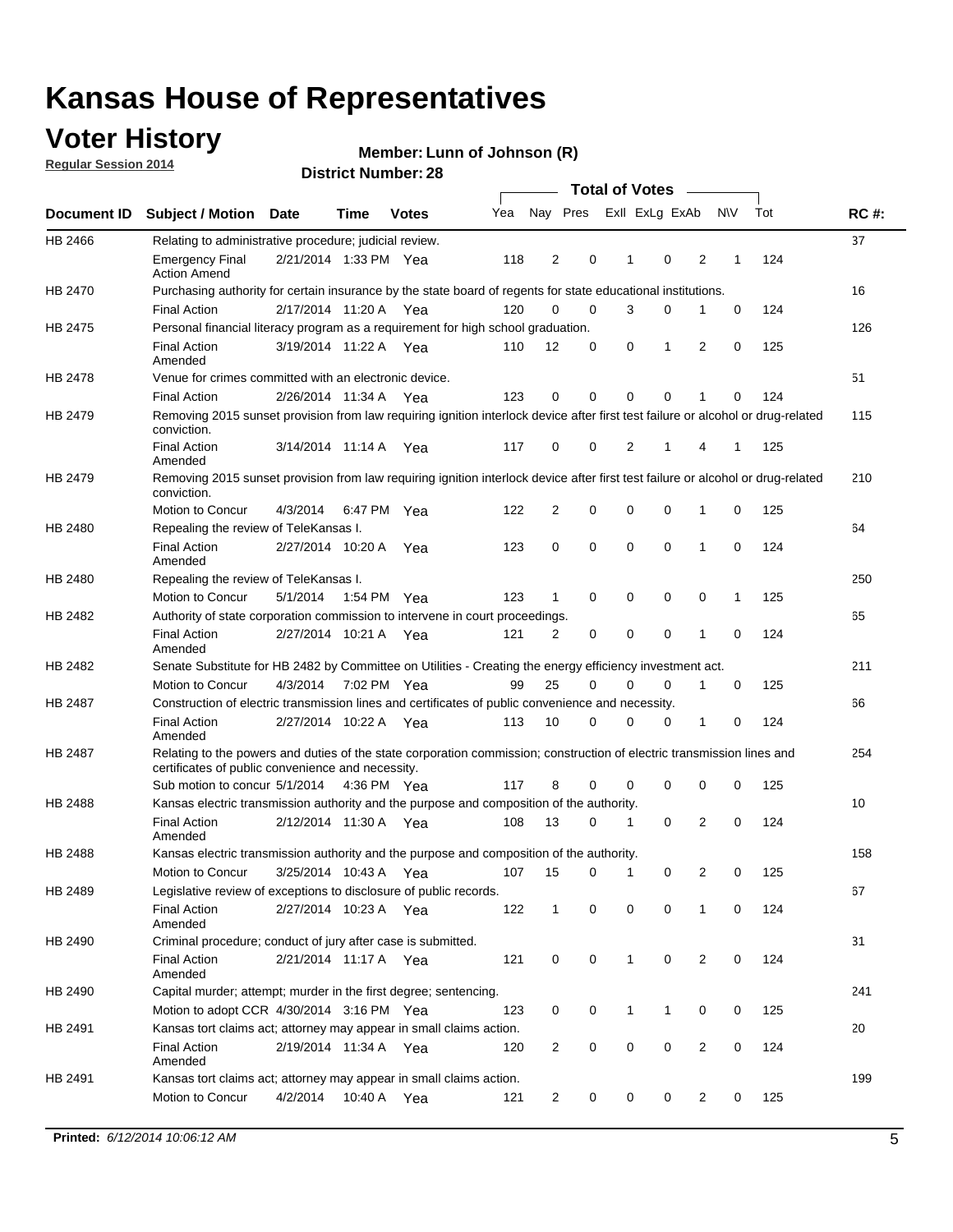## **Voter History**

**Regular Session 2014**

#### **Member: Lunn of Johnson (R)**

|                |                                                                                                                                                                                                                                                        |                       |             |              |     |          |          | <b>Total of Votes</b> |              |                |              |     |              |
|----------------|--------------------------------------------------------------------------------------------------------------------------------------------------------------------------------------------------------------------------------------------------------|-----------------------|-------------|--------------|-----|----------|----------|-----------------------|--------------|----------------|--------------|-----|--------------|
|                | Document ID Subject / Motion Date                                                                                                                                                                                                                      |                       | Time        | <b>Votes</b> | Yea | Nay Pres |          | Exll ExLg ExAb        |              |                | <b>NV</b>    | Tot | <b>RC#:</b>  |
| HB 2493        | Relating to surety regulation, appearance bonds and unlawful sexual relations.                                                                                                                                                                         |                       |             |              |     |          |          |                       |              |                |              |     | 23           |
|                | <b>Final Action</b><br>Amended                                                                                                                                                                                                                         | 2/20/2014 11:14 A Yea |             |              | 113 | 10       | 0        | 0                     | $\mathbf 0$  | 0              | $\mathbf{1}$ | 124 |              |
| HB 2495        | Concerning sentencing dispositions, probation and postrelease supervision.                                                                                                                                                                             |                       |             |              |     |          |          |                       |              |                |              |     | 24           |
|                | <b>Final Action</b><br>Amended                                                                                                                                                                                                                         | 2/20/2014 11:17 A Yea |             |              | 122 | 1        | 0        | 0                     | $\mathbf 0$  | 0              | -1           | 124 |              |
| HB 2501        | Human trafficking and related crimes; penalties for buying sexual relations; records and reporting by courts; staff secure facility 25<br>requirements.                                                                                                |                       |             |              |     |          |          |                       |              |                |              |     |              |
|                | <b>Final Action</b><br>Amended                                                                                                                                                                                                                         | 2/20/2014 11:18 A Yea |             |              | 123 | 0        | 0        | 0                     | $\Omega$     | 0              | $\mathbf{1}$ | 124 |              |
| HB 2502        | Allowing victim notification on status change of person confined.                                                                                                                                                                                      |                       |             |              |     |          |          |                       |              |                |              |     | 26           |
|                | <b>Final Action</b>                                                                                                                                                                                                                                    | 2/20/2014 11:20 A Yea |             |              | 123 | 0        | 0        | $\Omega$              | $\Omega$     | 0              |              | 124 |              |
| HB 2503        | Substitute for HB 2503 by Committee on Federal and State Affairs -- Carrying of concealed handguns by law enforcement<br>officers.                                                                                                                     |                       |             |              |     |          |          |                       |              |                |              |     | 230          |
|                | Final Action Sub Bill 4/5/2014                                                                                                                                                                                                                         |                       | 10:22 A     | Yea          | 119 | 1        | 0        | $\Omega$              | $\Omega$     | 4              |              | 125 |              |
| HB 2504        | Repealing outdated provisions relating to the purchase of certain real estate by the department of corrections.                                                                                                                                        |                       |             |              |     |          |          |                       |              |                |              |     | 18           |
|                | <b>Final Action</b>                                                                                                                                                                                                                                    | 2/19/2014 11:31 A Yea |             |              | 122 | $\Omega$ | $\Omega$ | $\Omega$              | $\Omega$     | 2              | 0            | 124 |              |
| <b>HB 2506</b> | Repealing K.S.A. 72-60b03, the effective date of the midwestern higher education compact act.                                                                                                                                                          |                       |             |              |     |          |          |                       |              |                |              |     | 52           |
|                | <b>Final Action</b>                                                                                                                                                                                                                                    | 2/26/2014 11:35 A Yea |             |              | 122 |          | $\Omega$ | $\Omega$              | 0            | 1              | 0            | 124 |              |
| <b>HB 2506</b> | Senate Substitute for HB 2506 by Committee on Ways and Means - Education; appropriations for FY 2014 and FY 2015 for<br>various state agencies; amendments concerning postsecondary education; amendments to provisions relating to school<br>finance. |                       |             |              |     |          |          |                       |              |                |              |     | 238          |
|                | Motion to Adopt CCR 4/6/2014                                                                                                                                                                                                                           |                       | 9:45 PM Yea |              | 63  | 57       | 0        | 0                     | 0            | 4              | -1           | 125 |              |
| HB 2509        | Emergency medical services amendments.                                                                                                                                                                                                                 |                       |             |              |     |          |          |                       |              |                |              |     | 101          |
|                | <b>Emergency Final</b><br><b>Action Amend</b>                                                                                                                                                                                                          | 2/27/2014 4:24 PM Yea |             |              | 123 | 0        | 0        | $\mathbf 0$           | $\mathbf 0$  | 1              | 0            | 124 |              |
| HB 2510        | Pharmacists and pharmacies; pharmacy technicians; registration and grounds for denial of registration.                                                                                                                                                 |                       |             |              |     |          |          |                       |              |                |              |     | 84           |
|                | <b>Emergency Final</b><br>Action                                                                                                                                                                                                                       | 2/27/2014 4:01 PM Nay |             |              | 71  | 52       | $\Omega$ | 0                     | $\Omega$     | 1              | 0            | 124 |              |
| HB 2511        | Liability for property tax on personal property; sale or abandonment of personal property.                                                                                                                                                             |                       |             |              |     |          |          |                       |              |                |              |     | 27           |
|                | <b>Final Action</b>                                                                                                                                                                                                                                    | 2/20/2014 11:21 A     |             | Yea          | 123 | $\Omega$ | $\Omega$ | $\Omega$              | 0            | 1              | 0            | 124 |              |
| HB 2514        | Exemption for Federal Home Loan Bank in certain insolvency proceedings involving insurance companies.                                                                                                                                                  |                       |             |              |     |          |          |                       |              |                |              |     | $\mathbf{2}$ |
|                | <b>Final Action</b>                                                                                                                                                                                                                                    | 2/10/2014 11:08 A Yea |             |              | 118 | 0        | 0        | 3                     | 1            | $\overline{2}$ | $\mathbf 0$  | 124 |              |
| <b>HB 2515</b> | Insurance; confidentiality of work papers from analysis of analysis of financial regulation or market regulation of insurance<br>company or affiliates.                                                                                                |                       |             |              |     |          |          |                       |              |                |              |     | 82           |
|                | <b>Emergency Final</b><br>Action                                                                                                                                                                                                                       | 2/27/2014 3:58 PM Yea |             |              | 123 | 0        | 0        | 0                     | 0            | 1              | 0            | 124 |              |
| HB 2515        | Updating statutory references and making corresponding changes due to Executive Reorganization Order No. 41.                                                                                                                                           |                       |             |              |     |          |          |                       |              |                |              |     | 269          |
|                | Motion to Adopt CCR 5/2/2014 3:31 PM Yea                                                                                                                                                                                                               |                       |             |              | 118 | 4        | 0        | 0                     | $\mathbf{1}$ | $\mathbf{1}$   | $\mathbf{1}$ | 125 |              |
| HB 2516        | Amendments relating to health care provider liability insurance and to companies organized to provide such insurance.                                                                                                                                  |                       |             |              |     |          |          |                       |              |                |              |     | 3            |
|                | <b>Final Action</b><br>Amended                                                                                                                                                                                                                         | 2/10/2014 11:10 A Yea |             |              | 118 | 0        | 0        | 3                     | $\mathbf{1}$ | 2              | 0            | 124 |              |
| HB 2516        | Amendments relating to health care provider liability insurance and to companies organized to provide such insurance.                                                                                                                                  |                       |             |              |     |          |          |                       |              |                |              |     | 191          |
|                | Motion to Concur                                                                                                                                                                                                                                       | 3/31/2014 11:40 A Yea |             |              | 121 | 0        | 0        | 1                     | 0            | 2              | $\mathbf 1$  | 125 |              |
| HB 2518        | Relating to ballot language statements.                                                                                                                                                                                                                |                       |             |              |     |          |          |                       |              |                |              |     | 40           |
|                | <b>Emergency Final</b><br><b>Action Amend</b>                                                                                                                                                                                                          | 2/21/2014 1:37 PM Yea |             |              | 116 | 4        | 0        | 1                     | 0            | 2              | $\mathbf 1$  | 124 |              |
| HB 2525        | Kansas money transmitter act concerning change of controlling interest and notification.                                                                                                                                                               |                       |             |              |     |          |          |                       |              |                |              |     | 32           |
|                | <b>Final Action</b>                                                                                                                                                                                                                                    | 2/21/2014 11:18 A Yea |             |              | 105 | 16       | 0        | 1                     | 0            | $\overline{2}$ | 0            | 124 |              |
| HB 2525        | Kansas money transmitter act concerning change of controlling interest and notification.<br>Motion to Concur                                                                                                                                           | 5/1/2014              |             | 1:59 PM Yea  | 112 | 13       | 0        | 0                     | 0            | 0              | 0            | 125 | 252          |
|                |                                                                                                                                                                                                                                                        |                       |             |              |     |          |          |                       |              |                |              |     |              |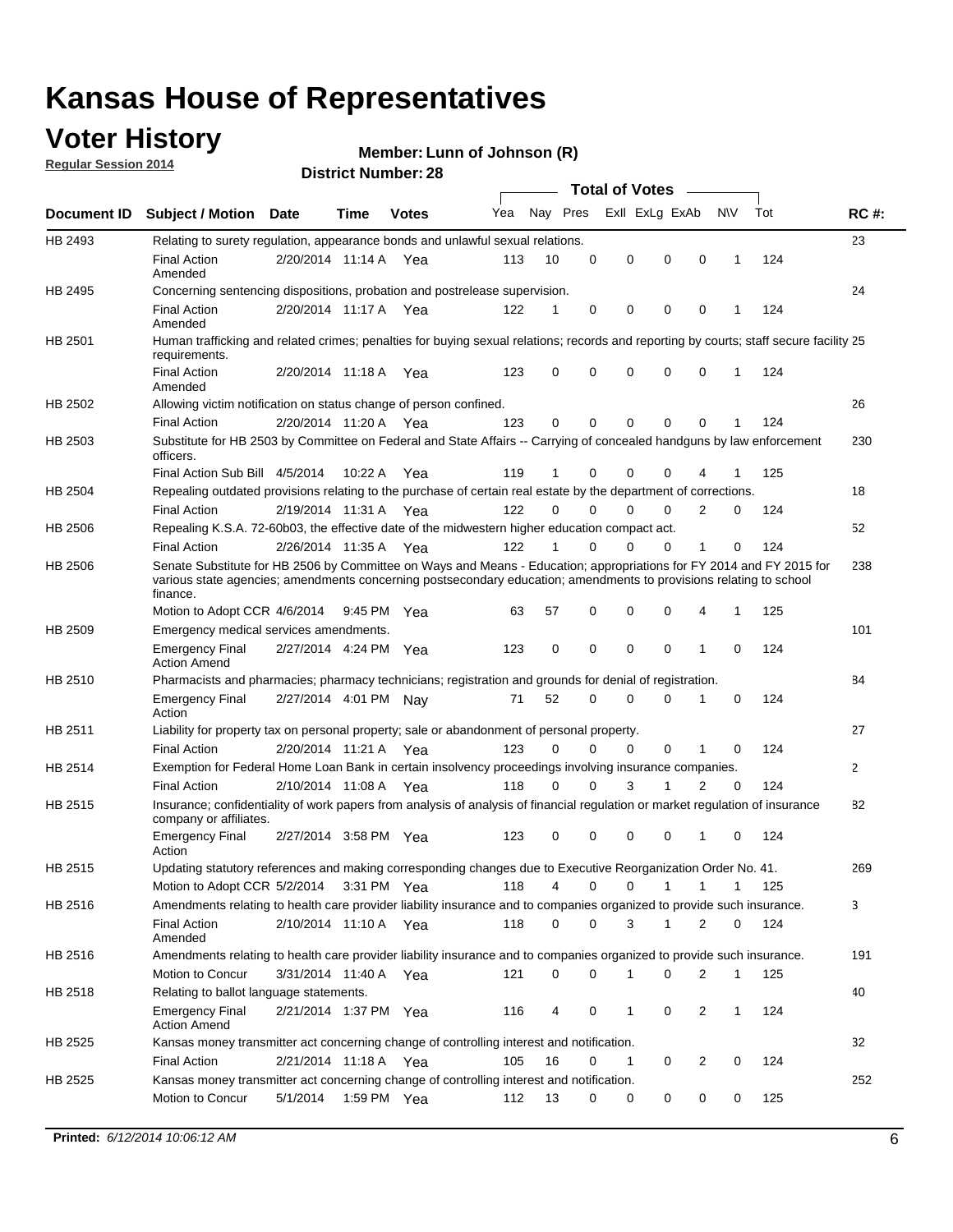#### **Voter History Regular Session 2014**

| Member: Lunn of Johnson (R) |  |  |
|-----------------------------|--|--|
|-----------------------------|--|--|

|                |                                                                                                                                                                                                                                                                                                                                           |                       |             | DISTICT MAILING . 20 |     |    |          | <b>Total of Votes</b> |              |                |                |             |     |             |
|----------------|-------------------------------------------------------------------------------------------------------------------------------------------------------------------------------------------------------------------------------------------------------------------------------------------------------------------------------------------|-----------------------|-------------|----------------------|-----|----|----------|-----------------------|--------------|----------------|----------------|-------------|-----|-------------|
| Document ID    | <b>Subject / Motion</b>                                                                                                                                                                                                                                                                                                                   | <b>Date</b>           | Time        | <b>Votes</b>         | Yea |    | Nay Pres |                       |              | Exll ExLg ExAb | <b>NV</b>      |             | Tot | <b>RC#:</b> |
| HB 2533        | Changing interest credit amounts, member distributions upon termination or death and retirement annuities under the KPERS 42<br>Act of 2015.                                                                                                                                                                                              |                       |             |                      |     |    |          |                       |              |                |                |             |     |             |
|                | <b>Emergency Final</b><br><b>Action Amend</b>                                                                                                                                                                                                                                                                                             | 2/21/2014 1:40 PM Yea |             |                      | 94  | 26 | 0        |                       | 1            | 0              | 2              | 1           | 124 |             |
| HB 2537        | Eliminating font size and type requirement for disclosure statements contained in insurance contracts and explanatory<br>materials printed in any language other than English.                                                                                                                                                            |                       |             |                      |     |    |          |                       |              |                |                |             |     | 81          |
|                | <b>Emergency Final</b><br>Action                                                                                                                                                                                                                                                                                                          | 2/27/2014 3:56 PM Yea |             |                      | 119 |    | 0<br>4   |                       | $\mathbf 0$  | 0              | 1              | 0           | 124 |             |
| HB 2537        | Insurance; eliminating font and type requirements for certain non-English insurance documents; confidentiality of certain<br>documents; continuation of health insurance for spouse and children of certain emergency personnel and employees of the<br>department of corrections; purchase of certain insurance by the state fair board. |                       |             |                      |     |    |          |                       |              |                |                |             |     | 249         |
|                | Motion to adopt CCR 4/30/2014 3:58 PM Yea                                                                                                                                                                                                                                                                                                 |                       |             |                      | 122 |    | 0<br>0   |                       | 1            | $\mathbf 1$    | 0              | 1           | 125 |             |
| HB 2538        | Giving landowner right of first refusal for antlers of deer illegally shot on landowner's property.                                                                                                                                                                                                                                       |                       |             |                      |     |    |          |                       |              |                |                |             |     | 102         |
|                | <b>Emergency Final</b><br><b>Action Amend</b>                                                                                                                                                                                                                                                                                             | 2/27/2014 4:26 PM Yea |             |                      | 106 | 17 | 0        |                       | 0            | 0              | 1              | 0           | 124 |             |
| HB 2541        | Substitute for HB2541 by Committee on Local Government—plastic bottles and containers; labeling; solid waste landfill<br>restrictions.                                                                                                                                                                                                    |                       |             |                      |     |    |          |                       |              |                |                |             |     | 121         |
|                | Final Action Sub Bill 3/17/2014 11:21 A Yea                                                                                                                                                                                                                                                                                               |                       |             |                      | 102 | 21 | 0        |                       | $\mathbf 0$  | 0              | 2              | 0           | 125 |             |
| HB 2542        | Property tax exemption for amateur-built aircraft.                                                                                                                                                                                                                                                                                        |                       |             |                      |     |    |          |                       |              |                |                |             |     | 112         |
|                | <b>Final Action</b><br>Amended                                                                                                                                                                                                                                                                                                            | 3/13/2014 11:22 A Yea |             |                      | 116 | 4  | 0        |                       | $\mathbf{1}$ | 1              | $\overline{2}$ | 1           | 125 |             |
| HB 2544        | Authorizing postsecondary educational institutions to enter into the state authorization reciprocity agreement to provide<br>distance education.                                                                                                                                                                                          |                       |             |                      |     |    |          |                       |              |                |                |             |     | 17          |
|                | <b>Final Action</b>                                                                                                                                                                                                                                                                                                                       | 2/17/2014 11:21 A Yea |             |                      | 120 |    | 0<br>0   |                       | 3            | $\Omega$       | 1              | 0           | 124 |             |
| HB 2545        | Extending sunset date on certain agriculture fees from July 1, 2015, to July 1, 2019.                                                                                                                                                                                                                                                     |                       |             |                      |     |    |          |                       |              |                |                |             |     | 68          |
|                | <b>Final Action</b><br>Amended                                                                                                                                                                                                                                                                                                            | 2/27/2014 10:25 A Yea |             |                      | 99  | 24 | 0        |                       | 0            | $\Omega$       | 1              | $\Omega$    | 124 |             |
| <b>HB 2547</b> | Changing the map copy requirement in mining permit application.                                                                                                                                                                                                                                                                           |                       |             |                      |     |    |          |                       |              |                |                |             |     | 53          |
|                | <b>Final Action</b>                                                                                                                                                                                                                                                                                                                       | 2/26/2014 11:36 A     |             | Yea                  | 123 |    | 0<br>0   |                       | 0            | 0              | 1              | 0           | 124 |             |
| HB 2548        | Creating the water program management fund and transferring the air quality fee fund.                                                                                                                                                                                                                                                     |                       |             |                      |     |    |          |                       |              |                |                |             |     | 46          |
|                | <b>Emergency Final</b><br>Action                                                                                                                                                                                                                                                                                                          | 2/21/2014 1:46 PM Yea |             |                      | 119 | 1  | 0        |                       | 1            | $\mathbf 0$    | 2              | 1           | 124 |             |
| HB 2549        | Allowing burial of hazardous waste on-site.                                                                                                                                                                                                                                                                                               |                       |             |                      |     |    |          |                       |              |                |                |             |     | 54          |
|                | <b>Final Action</b>                                                                                                                                                                                                                                                                                                                       | 2/26/2014 11:38 A     |             | Yea                  | 123 |    | 0<br>0   |                       | $\mathbf 0$  | 0              | 1              | 0           | 124 |             |
| HB 2550        | Repeal of the atmospheric mercury deposition monitoring network.                                                                                                                                                                                                                                                                          |                       |             |                      |     |    |          |                       |              |                |                |             |     | 33          |
|                | <b>Final Action</b>                                                                                                                                                                                                                                                                                                                       | 2/21/2014 11:20 A Yea |             |                      | 92  | 29 | 0        |                       | 1            | 0              | 2              | 0           | 124 |             |
| HB 2551        | Repealing regulation of PCB disposal facilities.                                                                                                                                                                                                                                                                                          |                       |             |                      |     |    |          |                       |              |                |                |             |     | 47          |
|                | <b>Emergency Final</b><br><b>Action Amend</b>                                                                                                                                                                                                                                                                                             | 2/21/2014 1:47 PM Yea |             |                      | 100 | 20 | 0        |                       | 1            | 0              | 2              | 1           | 124 |             |
| HB 2551        | Repealing the regulation of PCB disposal facilities; making changes to the atmospheric mercury deposition monitoring network 271<br>and the disposal of plastic bottles, containers and solid waste.                                                                                                                                      |                       |             |                      |     |    |          |                       |              |                |                |             |     |             |
|                | Motion to Adopt CCR 5/2/2014 3:45 PM Yea                                                                                                                                                                                                                                                                                                  |                       |             |                      | 105 | 17 | 0        |                       | 0            | 1              | 1              | $\mathbf 1$ | 125 |             |
| HB 2552        | Managed care organizations, prompt payment.                                                                                                                                                                                                                                                                                               |                       |             |                      |     |    |          |                       |              |                |                |             |     | 69          |
|                | <b>Final Action</b><br>Amended                                                                                                                                                                                                                                                                                                            | 2/27/2014 10:26 A Yea |             |                      | 123 |    | 0<br>0   |                       | 0            | 0              | 1              | 0           | 124 |             |
| HB 2552        | Kansas medical assistance program; managed care organizations; consent for expansion of certain medicaid services.                                                                                                                                                                                                                        |                       |             |                      |     |    |          |                       |              |                |                |             |     | 225         |
|                | Motion to Concur                                                                                                                                                                                                                                                                                                                          | 4/4/2014              | 6:13 PM Yea |                      | 68  | 54 | 0        |                       | $\Omega$     | 1              | $\overline{2}$ | 0           | 125 |             |
| HB 2553        | Health care compact.                                                                                                                                                                                                                                                                                                                      |                       |             |                      |     |    |          |                       |              |                |                |             |     | 141         |
|                | <b>Final Action</b>                                                                                                                                                                                                                                                                                                                       | 3/24/2014 10:15 A Yea |             |                      | 74  | 48 | 0        |                       | 0            | 0              | 3              | 0           | 125 |             |
| HB 2555        | Release of information in support of arrest warrants and search warrants.                                                                                                                                                                                                                                                                 |                       |             |                      |     |    |          |                       |              |                |                |             |     | 86          |
|                | <b>Emergency Final</b><br><b>Action Amend</b>                                                                                                                                                                                                                                                                                             | 2/27/2014 4:04 PM Yea |             |                      | 113 | 10 | 0        |                       | 0            | 0              | $\mathbf{1}$   | 0           | 124 |             |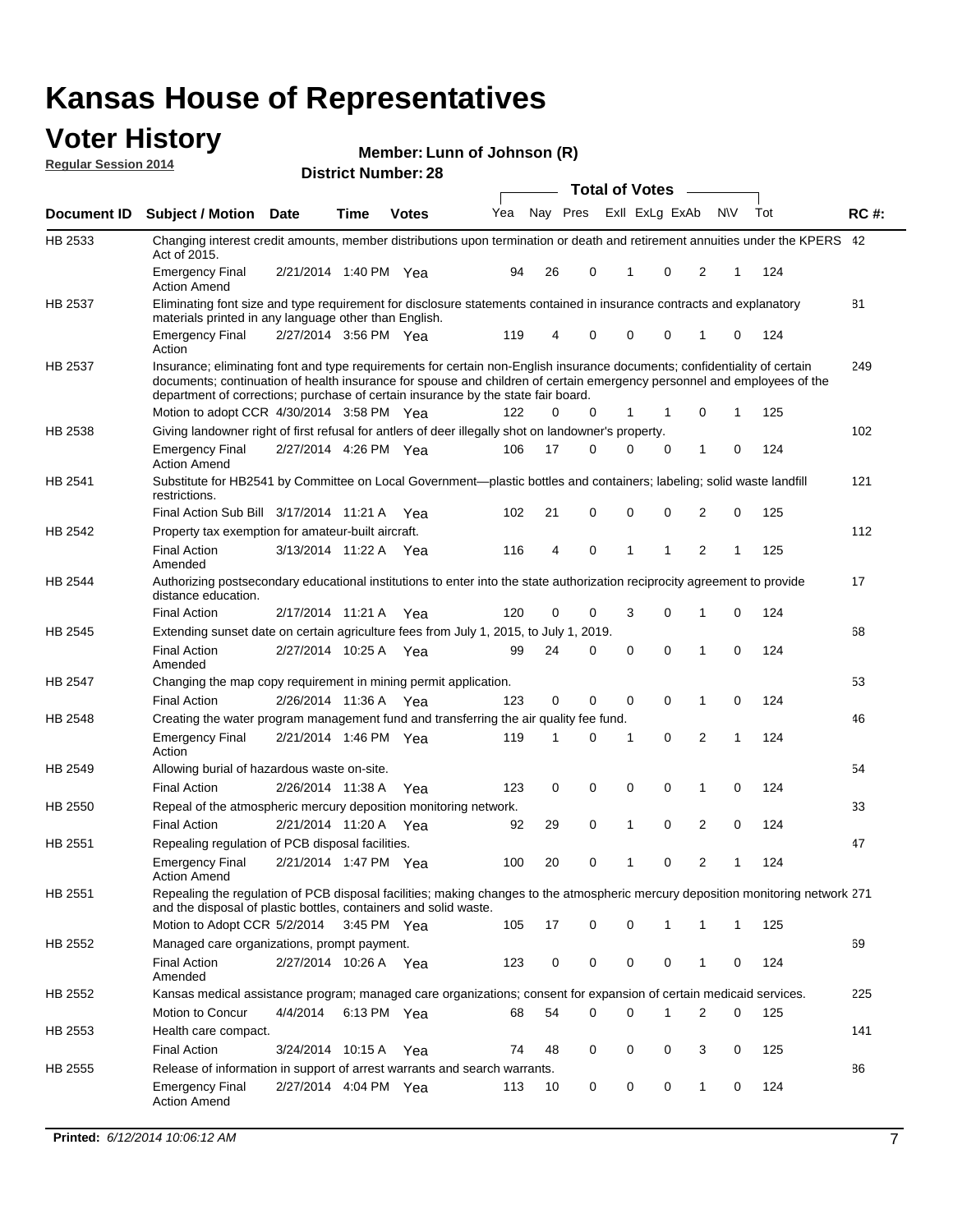## **Voter History**

**Regular Session 2014**

#### **Member: Lunn of Johnson (R)**

|                |                                                                                                                                                                                                                                                                                                                                                           |                       |         | DISTRICT MAILING . 20 |     |          |             |              | <b>Total of Votes</b>       |                |           |     |             |
|----------------|-----------------------------------------------------------------------------------------------------------------------------------------------------------------------------------------------------------------------------------------------------------------------------------------------------------------------------------------------------------|-----------------------|---------|-----------------------|-----|----------|-------------|--------------|-----------------------------|----------------|-----------|-----|-------------|
|                | Document ID Subject / Motion Date                                                                                                                                                                                                                                                                                                                         |                       | Time    | <b>Votes</b>          | Yea |          | Nay Pres    |              | Exll ExLg ExAb              |                | <b>NV</b> | Tot | <b>RC#:</b> |
| HB 2557        | Changing penalties for certain taxpayers who file incorrect returns under Kansas income tax act.                                                                                                                                                                                                                                                          |                       |         |                       |     |          |             |              |                             |                |           |     | 21          |
|                | <b>Final Action</b><br>Amended                                                                                                                                                                                                                                                                                                                            | 2/19/2014 11:35 A Yea |         |                       | 122 | 0        | 0           |              | $\Omega$<br>0               | 2              | 0         | 124 |             |
| HB 2561        | Licensure of pharmacists and registration of pharmacy interns by board of pharmacy.                                                                                                                                                                                                                                                                       |                       |         |                       |     |          |             |              |                             |                |           |     | 55          |
|                | <b>Final Action</b>                                                                                                                                                                                                                                                                                                                                       | 2/26/2014 11:39 A     |         | Yea                   | 105 | 18       | 0           |              | 0<br>0                      | 1              | 0         | 124 |             |
| HB 2564        | Requiring 60-day wait before re-employment for retirement benefit eligibility.                                                                                                                                                                                                                                                                            |                       |         |                       |     |          |             |              |                             |                |           |     | 43          |
|                | <b>Emergency Final</b><br>Action                                                                                                                                                                                                                                                                                                                          | 2/21/2014 1:41 PM Yea |         |                       | 120 | 0        | $\mathbf 0$ |              | $\mathbf 0$<br>$\mathbf{1}$ | $\overline{2}$ | 1         | 124 |             |
| HB 2566        | Requiring court fee for forensic audio and video examination services.                                                                                                                                                                                                                                                                                    |                       |         |                       |     |          |             |              |                             |                |           |     | 93          |
|                | <b>Emergency Final</b><br>Action                                                                                                                                                                                                                                                                                                                          | 2/27/2014 4:12 PM Yea |         |                       | 123 | 0        | 0           |              | 0<br>0                      | $\mathbf 1$    | 0         | 124 |             |
| HB 2568        | Domestic relations; Kansas family law code; child support guidelines.                                                                                                                                                                                                                                                                                     |                       |         |                       |     |          |             |              |                             |                |           |     | 70          |
|                | <b>Final Action</b><br>Amended                                                                                                                                                                                                                                                                                                                            | 2/27/2014 10:27 A Yea |         |                       | 123 | 0        | 0           |              | $\mathbf 0$<br>0            | 1              | 0         | 124 |             |
| HB 2568        | Domestic relations; Kansas family law code; child support guidelines.                                                                                                                                                                                                                                                                                     |                       |         |                       |     |          |             |              |                             |                |           |     | 268         |
|                | Motion to adopt CCR 5/2/2014                                                                                                                                                                                                                                                                                                                              |                       |         | 3:28 PM Yea           | 123 | 0        | 0           |              | 0<br>1                      | 1              | 0         | 125 |             |
| HB 2576        | Employment security law; creation of "new employer rate."                                                                                                                                                                                                                                                                                                 |                       |         |                       |     |          |             |              |                             |                |           |     | 71          |
|                | <b>Final Action</b><br>Amended                                                                                                                                                                                                                                                                                                                            | 2/27/2014 10:28 A Yea |         |                       | 123 | 0        | $\mathbf 0$ |              | $\mathbf 0$<br>$\mathbf 0$  | 1              | 0         | 124 |             |
| HB 2576        | Employment security law; creation of "new employer rate."                                                                                                                                                                                                                                                                                                 |                       |         |                       |     |          |             |              |                             |                |           |     | 159         |
|                | Motion to Concur                                                                                                                                                                                                                                                                                                                                          | 3/25/2014 10:47 A     |         | Yea                   | 122 | $\Omega$ | 0           | 1            | 0                           | 2              | 0         | 125 |             |
| <b>HB 2577</b> | Allowing parents to remain anonymous when surrendering an infant under the newborn protection act.                                                                                                                                                                                                                                                        |                       |         |                       |     |          |             |              |                             |                |           |     | 56          |
|                | <b>Final Action</b><br>Amended                                                                                                                                                                                                                                                                                                                            | 2/26/2014 11:41 A     |         | Yea                   | 123 | 0        | 0           |              | 0<br>0                      | 1              | 0         | 124 |             |
| HB 2577        | Allowing parents to remain anonymous when surrendering an infant under the newborn protection act.                                                                                                                                                                                                                                                        |                       |         |                       |     |          |             |              |                             |                |           |     | 220         |
|                | <b>Motion to Concur</b>                                                                                                                                                                                                                                                                                                                                   | 4/4/2014              | 11:45 A | Yea                   | 121 | $\Omega$ | 0           | 1            | 1                           | 1              | 1         | 125 |             |
| HB 2578        | Certification by chief law enforcement officer for transfer of a firearm when required by federal law.                                                                                                                                                                                                                                                    |                       |         |                       |     |          |             |              |                             |                |           |     | 122         |
|                | <b>Final Action</b><br>Amended                                                                                                                                                                                                                                                                                                                            | 3/17/2014 11:22 A Yea |         |                       | 123 | $\Omega$ | 0           | 0            | 0                           | 2              | 0         | 125 |             |
| HB 2578        | Regulating the possession of weapons.                                                                                                                                                                                                                                                                                                                     |                       |         |                       |     |          |             |              |                             |                |           |     | 235         |
|                | Motion to Adopt CCR 4/5/2014 4:40 PM Yea                                                                                                                                                                                                                                                                                                                  |                       |         |                       | 102 | 19       | $\mathbf 0$ |              | $\mathbf 0$<br>0            | 4              | 0         | 125 |             |
| HB 2580        | Specifying the duties of the state fire marshal relating to regional emergency response teams for hazardous materials and<br>search and rescue incidents.                                                                                                                                                                                                 |                       |         |                       |     |          |             |              |                             |                |           |     | 72          |
|                | <b>Final Action</b><br>Amended                                                                                                                                                                                                                                                                                                                            | 2/27/2014 10:29 A     |         | Yea                   | 113 | 10       | 0           | $\mathbf 0$  | $\mathbf 0$                 | 1              | 0         | 124 |             |
| HB 2580        | Kansas Real Estate Appraisal Board; licensee fingerprinting and criminal background checks.                                                                                                                                                                                                                                                               |                       |         |                       |     |          |             |              |                             |                |           |     | 272         |
|                | Motion to adopt CCR 5/2/2014                                                                                                                                                                                                                                                                                                                              |                       |         | 3:49 PM Yea           | 115 | 7        | 0           |              | 0<br>1                      | 1              | 1         | 125 |             |
| HB 2582        | Creating an exemption from food establishment licensing for churches.                                                                                                                                                                                                                                                                                     |                       |         |                       |     |          |             |              |                             |                |           |     | 57          |
|                | <b>Final Action</b>                                                                                                                                                                                                                                                                                                                                       | 2/26/2014 11:42 A     |         | Yea                   | 123 | 0        | 0           |              | 0<br>0                      | 1              | 0         | 124 |             |
| HB 2588        | Child in need of care; juvenile offenders; permanent custodians.                                                                                                                                                                                                                                                                                          |                       |         |                       |     |          |             |              |                             |                |           |     | 94          |
|                | <b>Emergency Final</b><br><b>Action Amend</b>                                                                                                                                                                                                                                                                                                             | 2/27/2014 4:14 PM Yea |         |                       | 123 | 0        | 0           |              | 0<br>0                      | 1              | 0         | 124 |             |
| HB 2588        | Senate Substitute for HB 2588 by Committee on Judiciary - Concerning children and minors; relating to children in need of<br>care; placement in juvenile detention facilities; permanent custodians; relating to juvenile offenders; alternative adjudication;<br>youth residential centers and services; risk assessment; sentencing; good time credits. |                       |         |                       |     |          |             |              |                             |                |           |     | 244         |
|                | Motion to adopt CCR 4/30/2014 3:36 PM Yea                                                                                                                                                                                                                                                                                                                 |                       |         |                       | 123 | 0        | 0           | $\mathbf{1}$ | 1                           | 0              | 0         | 125 |             |
| HB 2591        | Requiring certain audit reports to be filed electronically and to be filed only with the department of administration.                                                                                                                                                                                                                                    |                       |         |                       |     |          |             |              |                             |                |           |     | 58          |
|                | <b>Final Action</b>                                                                                                                                                                                                                                                                                                                                       | 2/26/2014 11:43 A Yea |         |                       | 123 | 0        | 0           |              | 0<br>0                      | 1              | 0         | 124 |             |
| HB 2595        | State fossils; the tylosaurus and the pteranodon.                                                                                                                                                                                                                                                                                                         |                       |         |                       |     |          |             |              |                             |                |           |     | 73          |
|                | <b>Final Action</b><br>Amended                                                                                                                                                                                                                                                                                                                            | 2/27/2014 10:31 A Yea |         |                       | 96  | 27       | 0           |              | 0<br>0                      | 1              | 0         | 124 |             |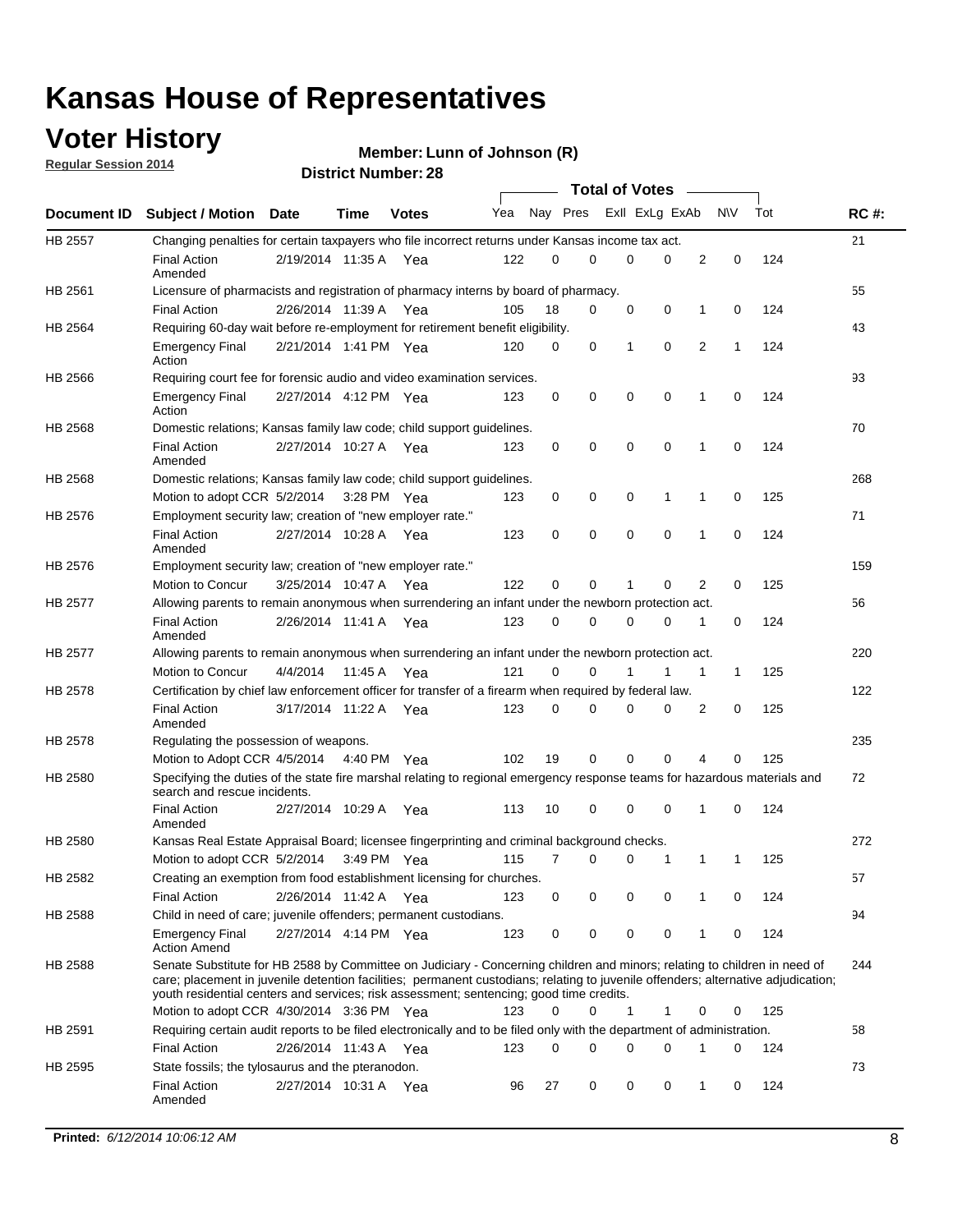### **Voter History**

**Regular Session 2014**

**Member: Lunn of Johnson (R)** 

|             |                                                                                                                                                                                                                                       |                       |             | <b>DISUILLINUIIINGI. ZU</b> |     |                |             |                | <b>Total of Votes</b> |              |           |     |             |
|-------------|---------------------------------------------------------------------------------------------------------------------------------------------------------------------------------------------------------------------------------------|-----------------------|-------------|-----------------------------|-----|----------------|-------------|----------------|-----------------------|--------------|-----------|-----|-------------|
| Document ID | <b>Subject / Motion Date</b>                                                                                                                                                                                                          |                       | Time        | <b>Votes</b>                | Yea |                | Nay Pres    |                | Exll ExLg ExAb        |              | <b>NV</b> | Tot | <b>RC#:</b> |
| HB 2596     | Computation of retirement benefits when a state officer or employee is placed on furlough or has reduction in compensation.                                                                                                           |                       |             |                             |     |                |             |                |                       |              |           |     | 74          |
|             | <b>Final Action</b>                                                                                                                                                                                                                   | 2/27/2014 10:33 A     |             | Yea                         | 123 | 0              | $\Omega$    | 0              | $\Omega$              |              | 0         | 124 |             |
| HB 2596     | Computation of retirement benefits when a state officer or employee is placed on furlough or has reduction in<br>compensation.                                                                                                        |                       |             |                             |     |                |             |                |                       |              |           |     | 246         |
|             | Motion to adopt CCR 4/30/2014 3:45 PM Yea                                                                                                                                                                                             |                       |             |                             | 123 | 0              | 0           | 1              |                       | 0            | 0         | 125 |             |
| HB 2597     | Municipal recycling services                                                                                                                                                                                                          |                       |             |                             |     |                |             |                |                       |              |           |     | 97          |
|             | <b>Emergency Final</b><br><b>Action Amend</b>                                                                                                                                                                                         | 2/27/2014 4:20 PM Yea |             |                             | 105 | 18             | 0           | $\mathbf 0$    | $\mathbf 0$           | 1            | 0         | 124 |             |
| HB 2599     | Authorizing the secretary of state to grant an easement to the unified government of Wyandotte county.                                                                                                                                |                       |             |                             |     |                |             |                |                       |              |           |     | 22          |
|             | <b>Final Action</b>                                                                                                                                                                                                                   | 2/19/2014 11:37 A Yea |             |                             | 120 | $\overline{2}$ | 0           | $\Omega$       | 0                     | 2            | 0         | 124 |             |
| HB 2599     | Authorizing the secretary of state to grant an easement to the unified government of Wyandotte county.                                                                                                                                |                       |             |                             |     |                |             |                |                       |              |           |     | 118         |
|             | Motion to Concur                                                                                                                                                                                                                      | 3/14/2014 11:25 A Yea |             |                             | 118 | 0              | $\mathbf 0$ | $\overline{2}$ | 1                     | 4            | 0         | 125 |             |
| HB 2602     | Increasing the percentage of unclassified employees allowed to be employed by KPERS from 25% to 50%.                                                                                                                                  |                       |             |                             |     |                |             |                |                       |              |           |     | 44          |
|             | <b>Emergency Final</b><br>Action                                                                                                                                                                                                      | 2/21/2014 1:43 PM Yea |             |                             | 107 | 13             | 0           | 1              | 0                     | 2            | 1         | 124 |             |
| HB 2602     | Increasing the percentage of unclassified employees allowed to be employed by KPERS from 25% to 50%.                                                                                                                                  |                       |             |                             |     |                |             |                |                       |              |           |     | 195         |
|             | Motion to Concur                                                                                                                                                                                                                      | 4/1/2014              | 10:57 A     | Yea                         | 108 | 15             | 0           | 1              | 0                     | 1            | 0         | 125 |             |
| HB 2609     | Practice of pharmacy; filling and refilling of prescriptions.                                                                                                                                                                         |                       |             |                             |     |                |             |                |                       |              |           |     | 105         |
|             | <b>Emergency Final</b><br><b>Action Amend</b>                                                                                                                                                                                         | 2/27/2014 4:29 PM Yea |             |                             | 123 | 0              | $\mathbf 0$ | $\mathbf 0$    | 0                     | $\mathbf{1}$ | 0         | 124 |             |
| HB 2611     | Conduct of dental offices.                                                                                                                                                                                                            |                       |             |                             |     |                |             |                |                       |              |           |     | 83          |
|             | <b>Emergency Final</b><br>Action                                                                                                                                                                                                      | 2/27/2014 3:59 PM Yea |             |                             | 123 | 0              | $\mathbf 0$ | $\mathbf 0$    | 0                     | $\mathbf{1}$ | 0         | 124 |             |
| HB 2612     | Relating to district judge and district magistrate judge vacancies.                                                                                                                                                                   |                       |             |                             |     |                |             |                |                       |              |           |     | 75          |
|             | <b>Final Action</b><br>Amended                                                                                                                                                                                                        | 2/27/2014 10:34 A     |             | Yea                         | 106 | 17             | $\mathbf 0$ | $\mathbf 0$    | 0                     | 1            | $\Omega$  | 124 |             |
| HB 2613     | Relating to the issuance of stillbirth and unborn child's death certificates.                                                                                                                                                         |                       |             |                             |     |                |             |                |                       |              |           |     | 103         |
|             | <b>Emergency Final</b><br><b>Action Amend</b>                                                                                                                                                                                         | 2/27/2014 4:27 PM Yea |             |                             | 122 | $\mathbf 1$    | 0           | 0              | 0                     | 1            | 0         | 124 |             |
| HB 2615     | Substitute for HB 2615 by Committee on Commerce, Labor and Economic Development - Workers compensation assigned<br>risk pool.                                                                                                         |                       |             |                             |     |                |             |                |                       |              |           |     | 185         |
|             | <b>EFA Sub Bill</b><br>Amended                                                                                                                                                                                                        | 3/26/2014 3:42 PM Yea |             |                             | 98  | 25             | 0           | 1              | 0                     | 1            | 0         | 125 |             |
| HB 2616     | Secretary of labor; explore agreement to allow state of Kansas to enforce OSHA standards.                                                                                                                                             |                       |             |                             |     |                |             |                |                       |              |           |     | 92          |
|             | <b>Emergency Final</b><br>Action                                                                                                                                                                                                      | 2/27/2014 4:11 PM Yea |             |                             | 93  | 30             | 0           | 0              | 0                     | 1            | 0         | 124 |             |
| HB 2616     | Senate Substitute for HB 2616 by Committee on Commerce - Secretary of labor directed to study state enforcement of OSHA 261<br>standards.                                                                                             |                       |             |                             |     |                |             |                |                       |              |           |     |             |
|             | Motion to Concur                                                                                                                                                                                                                      | 5/2/2014              | 11:47 A Yea |                             | 94  | 30             | 0           | $\mathbf 0$    | 1                     | 0            | 0         | 125 |             |
| HB 2633     | Substitute for HB 2633 by Committee on Corrections and Juvenile Justice - Juvenile offenders; youth residential centers and<br>services; risk assessment; raising the age for prosecution as an adult; sentencing; good time credits. |                       |             |                             |     |                |             |                |                       |              |           |     | 106         |
|             | <b>EFA Sub Bill</b><br>Amended                                                                                                                                                                                                        | 2/27/2014 4:31 PM Yea |             |                             | 122 | 1              | 0           | 0              | 0                     | 1            | 0         | 124 |             |
| HB 2636     | Secretary of health and environment and air quality standards.                                                                                                                                                                        |                       |             |                             |     |                |             |                |                       |              |           |     | 45          |
|             | <b>Emergency Final</b><br><b>Action Amend</b>                                                                                                                                                                                         | 2/21/2014 1:44 PM Yea |             |                             | 89  | 31             | 0           | 1              | 0                     | 2            | 1         | 124 |             |
| HB 2636     | Secretary of health and environment and air quality standards.                                                                                                                                                                        |                       |             |                             |     |                |             |                |                       |              |           |     | 212         |
|             | Sub motion to concur 4/3/2014                                                                                                                                                                                                         |                       | 7:20 PM Yea |                             | 121 | 3              | 0           | 0              | 0                     | 1            | 0         | 125 |             |
| HB 2642     | Income tax deduction for net gain on the sale of certain horses, cattle or livestock; income tax credit for expenditures to make 131<br>dwelling or facility accessible for persons with a disability.                                |                       |             |                             |     |                |             |                |                       |              |           |     |             |
|             | <b>Final Action</b><br>Amended                                                                                                                                                                                                        | 3/20/2014 11:17 A Yea |             |                             | 123 | 0              | 0           | 0              | 1                     | 1            | 0         | 125 |             |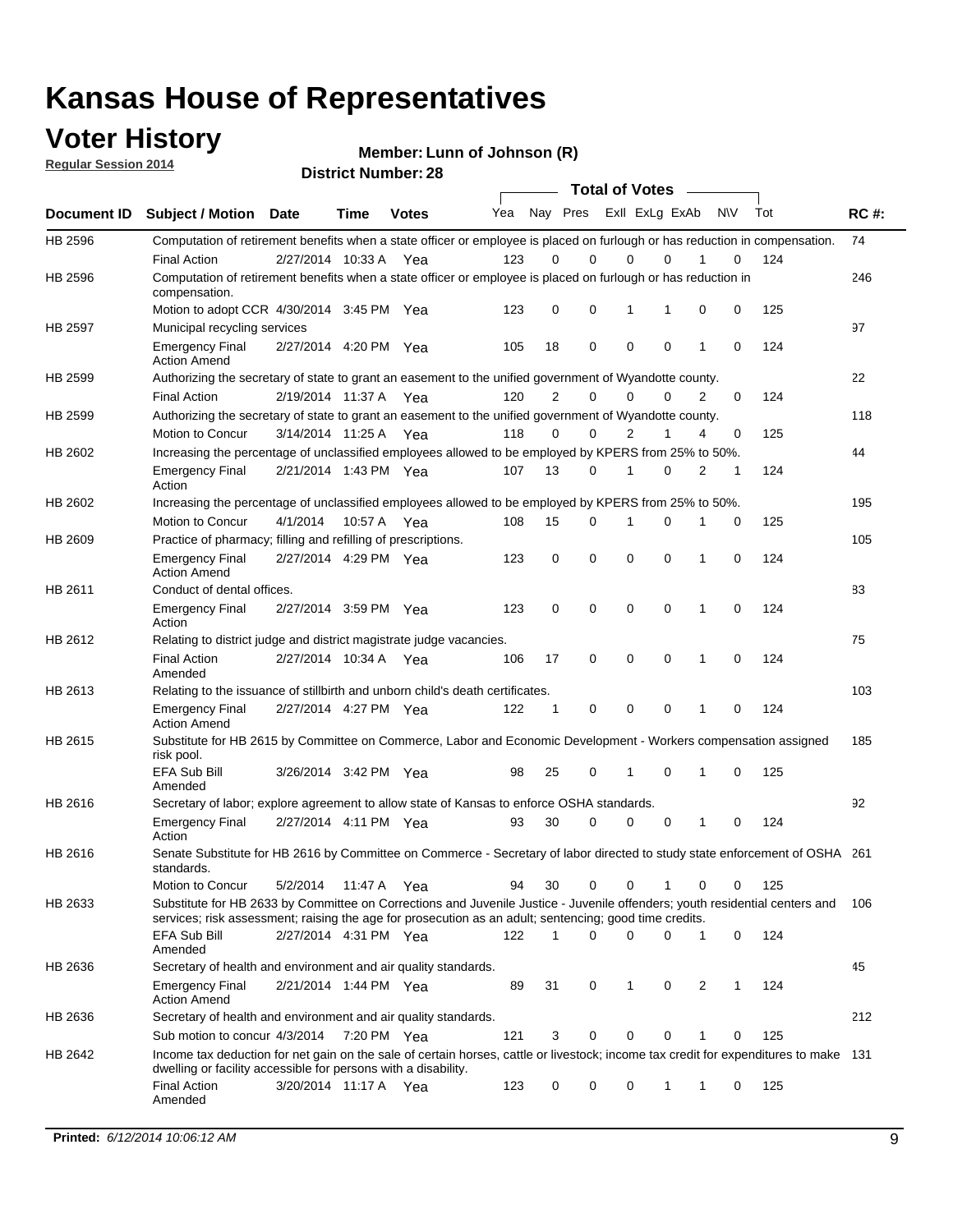## **Voter History**

| Member: Lunn of Johnson (R) |  |  |  |
|-----------------------------|--|--|--|
|-----------------------------|--|--|--|

|                    | <b>Regular Session 2014</b>                                                                                                                                                                                                                                                                                                                                                                                                                                   |                       | <b>District Number: 28</b> |              |     |          |                      |                       |              |                         |                |             |     |             |
|--------------------|---------------------------------------------------------------------------------------------------------------------------------------------------------------------------------------------------------------------------------------------------------------------------------------------------------------------------------------------------------------------------------------------------------------------------------------------------------------|-----------------------|----------------------------|--------------|-----|----------|----------------------|-----------------------|--------------|-------------------------|----------------|-------------|-----|-------------|
|                    |                                                                                                                                                                                                                                                                                                                                                                                                                                                               |                       |                            |              |     |          |                      | <b>Total of Votes</b> |              |                         |                |             |     |             |
| <b>Document ID</b> | <b>Subject / Motion Date</b>                                                                                                                                                                                                                                                                                                                                                                                                                                  |                       | Time                       | <b>Votes</b> | Yea |          |                      |                       |              | Nay Pres ExII ExLg ExAb |                | <b>NV</b>   | Tot | <b>RC#:</b> |
| HB 2643            | Property tax; classification of commercial and industrial machinery and equipment as personal property; reclassification of<br>property upon termination of IRB tax exemption; use of independent appraisers to appraiser certain                                                                                                                                                                                                                             |                       |                            |              |     |          |                      |                       |              |                         |                |             |     | 164         |
|                    | <b>Final Action</b><br>Amended                                                                                                                                                                                                                                                                                                                                                                                                                                | 3/26/2014 10:56 A Yea |                            |              | 123 | $\Omega$ | $\Omega$             |                       | 1            | 0                       | 1              | 0           | 125 |             |
| HB 2643            | Property tax; classification of commercial and industrial machinery and equipment as personal property; reclassification of<br>property upon termination of IRB tax exemption; use of independent appraisers to appraiser certain complex property; motor<br>vehicles, members of military; mortgage registration tax phase out and replacement with fees; county clerk technology fund;<br>county treasurer technology fund.<br>Motion to Concur             | 5/2/2014              |                            | 5:12 PM Nay  |     | 16 108   | 0                    |                       | 0            | 0                       |                | 0           | 125 | 274         |
| HB 2643            | Property tax; classification of commercial and industrial machinery and equipment as personal property; reclassification of<br>property upon termination of IRB tax exemption; use of independent appraisers to appraiser certain complex property; motor<br>vehicles, members of military; mortgage registration tax phase out and replacement with fees; county clerk technology fund;<br>county treasurer technology fund.<br>Motion to adopt CCR 5/3/2014 |                       | 1:53 AM                    |              | 70  | 53       | 0                    |                       | 0            | 0                       | 1              | 1           | 125 | 286         |
| <b>HB 2648</b>     | Property tax exemption for levees.                                                                                                                                                                                                                                                                                                                                                                                                                            |                       |                            | Nay          |     |          |                      |                       |              |                         |                |             |     | 100         |
|                    | <b>Emergency Final</b><br><b>Action Amend</b>                                                                                                                                                                                                                                                                                                                                                                                                                 | 2/27/2014 4:23 PM     |                            | Nav          | 100 | 23       | 0                    |                       | 0            | 0                       | $\mathbf{1}$   | $\mathbf 0$ | 124 |             |
| HB 2651            | County law library.                                                                                                                                                                                                                                                                                                                                                                                                                                           |                       |                            |              |     |          |                      |                       |              |                         |                |             |     | 76          |
|                    | <b>Final Action</b><br>Amended                                                                                                                                                                                                                                                                                                                                                                                                                                | 2/27/2014 10:38 A     |                            | Yea          | 82  | 41       | 0                    |                       | 0            | 0                       | 1              | $\mathbf 0$ | 124 |             |
| HB 2655            | Allowing veterans with PTSD to seek mental health treatment upon certain convictions.                                                                                                                                                                                                                                                                                                                                                                         |                       |                            |              |     |          |                      |                       |              |                         |                |             |     | 77          |
|                    | <b>Final Action</b><br>Amended                                                                                                                                                                                                                                                                                                                                                                                                                                | 2/27/2014 10:40 A Yea |                            |              | 123 | $\Omega$ | $\Omega$             |                       | 0            | 0                       | 1              | 0           | 124 |             |
| <b>HB 2655</b>     | Senate Substitute for HB 2655 by Committee on Judiciary - Allowing veterans with PTSD to seek mental health treatment<br>upon certain convictions; also amending the crimes of interference with law enforcement and giving a false alarm.                                                                                                                                                                                                                    |                       |                            |              |     |          |                      |                       |              |                         |                |             |     | 224         |
|                    | Motion to Concur                                                                                                                                                                                                                                                                                                                                                                                                                                              | 4/4/2014              |                            | 5:42 PM Yea  | 122 |          | $\Omega$<br>$\Omega$ |                       | $\Omega$     | 1                       | 2              | 0           | 125 |             |
| HB 2656            | Authorizing the state of Kansas to pay the death gratuity benefit to the designated survivor of a Kansas service member during 48<br>a federal government shutdown and providing for reimbursement to the state                                                                                                                                                                                                                                               |                       |                            |              |     |          |                      |                       |              |                         |                |             |     |             |
|                    | <b>Final Action</b>                                                                                                                                                                                                                                                                                                                                                                                                                                           | 2/26/2014 11:27 A Yea |                            |              | 123 | 0        | $\Omega$             |                       | 0            | 0                       |                | 0           | 124 |             |
| HB 2661            | Substitute for HB 2661 by Committee on Energy and Environment - Siting of electric transmission lines; notice and hearing<br>requirements.<br><b>EFA Sub Bill</b>                                                                                                                                                                                                                                                                                             |                       |                            |              | 119 | 4        | 0                    |                       | 1            | 0                       | 1              | 0           | 125 | 181         |
| HB 2662            | Expungment of driving under the influence convictions.                                                                                                                                                                                                                                                                                                                                                                                                        | 3/26/2014 3:37 PM Yea |                            |              |     |          |                      |                       |              |                         |                |             |     | 116         |
|                    | <b>Final Action</b><br>Amended                                                                                                                                                                                                                                                                                                                                                                                                                                | 3/14/2014 11:22 A Yea |                            |              | 87  | 31       | 0                    |                       | 2            | 1                       | $\overline{4}$ | 0           | 125 |             |
| HB 2668            | Health insurance for qualified professional associations.                                                                                                                                                                                                                                                                                                                                                                                                     |                       |                            |              |     |          |                      |                       |              |                         |                |             |     | 34          |
|                    | <b>Final Action</b><br>Amended                                                                                                                                                                                                                                                                                                                                                                                                                                | 2/21/2014 11:21 A Yea |                            |              | 114 | 7        | 0                    |                       | 1            | 0                       | $\overline{2}$ | 0           | 124 |             |
| HB 2668            | Predetermination of health insurance benefits                                                                                                                                                                                                                                                                                                                                                                                                                 |                       |                            |              |     |          |                      |                       |              |                         |                |             |     | 262         |
|                    | Motion to Concur                                                                                                                                                                                                                                                                                                                                                                                                                                              | 5/2/2014              | 12:05 P                    | Yea          | 97  | 27       | 0                    |                       | 0            | 1                       | 0              | 0           | 125 |             |
| HB 2669            | State civil service board; transferred from the department of administration to the office of administrative hearings.                                                                                                                                                                                                                                                                                                                                        |                       |                            |              |     |          |                      |                       |              |                         |                |             |     | 87          |
|                    | <b>Emergency Final</b><br>Action                                                                                                                                                                                                                                                                                                                                                                                                                              | 2/27/2014 4:05 PM Yea |                            |              | 110 | 13       | 0                    |                       | 0            | 0                       | 1              | 0           | 124 |             |
| HB 2673            | Kansas healing arts act; physician assistant licensure act.                                                                                                                                                                                                                                                                                                                                                                                                   |                       |                            |              |     |          |                      |                       |              |                         |                |             |     | 91          |
|                    | <b>Emergency Final</b><br><b>Action Amend</b>                                                                                                                                                                                                                                                                                                                                                                                                                 | 2/27/2014 4:10 PM Nay |                            |              | 105 | 18       | 0                    |                       | 0            | 0                       | 1              | 0           | 124 |             |
| HB 2673            | Board of healing arts functions and duties, physician assistants licensure act and podiatry act.                                                                                                                                                                                                                                                                                                                                                              |                       |                            |              |     |          |                      |                       |              |                         |                |             |     | 270         |
|                    | Motion to adopt CCR 5/2/2014 3:39 PM Yea                                                                                                                                                                                                                                                                                                                                                                                                                      |                       |                            |              | 111 | 11       | 0                    |                       | 0            | 1                       | $\mathbf{1}$   | 1           | 125 |             |
| HB 2675            | Relating to procurement negotiating committees; certified businesses.<br><b>Final Action</b><br>Amended                                                                                                                                                                                                                                                                                                                                                       | 3/26/2014 10:57 A Yea |                            |              | 123 | 0        | 0                    |                       | $\mathbf{1}$ | 0                       | $\mathbf{1}$   | 0           | 125 | 165         |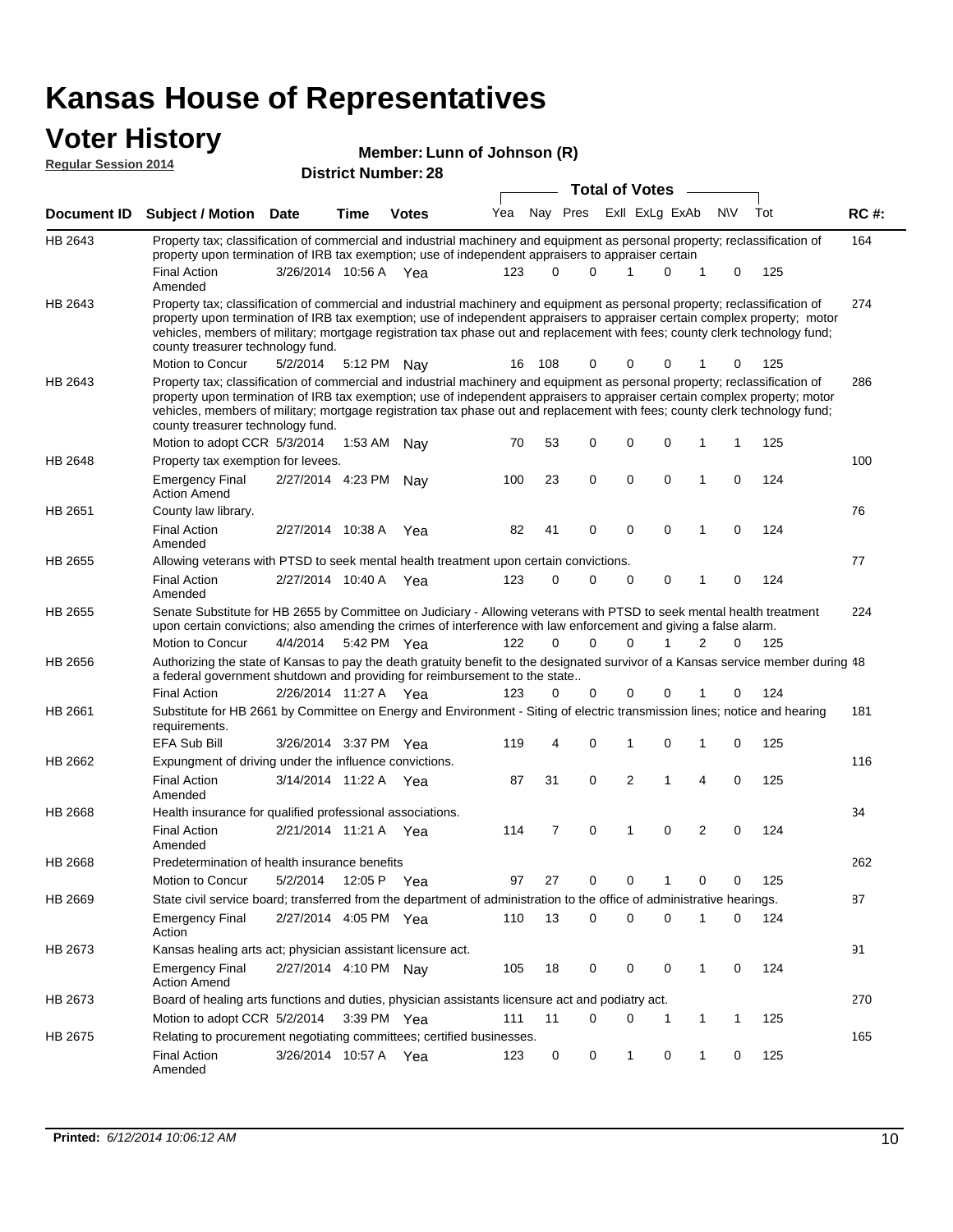#### **Voter History Regular Session 2014**

**Member: Lunn of Johnson (R)** 

|                    | nuyurur Uuddiun Luin                                                                                                                                                                                                                                                                          |                       |         | <b>District Number: 28</b> |     |             |             |              |                       |                |                  |     |             |
|--------------------|-----------------------------------------------------------------------------------------------------------------------------------------------------------------------------------------------------------------------------------------------------------------------------------------------|-----------------------|---------|----------------------------|-----|-------------|-------------|--------------|-----------------------|----------------|------------------|-----|-------------|
|                    |                                                                                                                                                                                                                                                                                               |                       |         |                            |     |             |             |              | <b>Total of Votes</b> |                |                  |     |             |
| <b>Document ID</b> | <b>Subject / Motion Date</b>                                                                                                                                                                                                                                                                  |                       | Time    | <b>Votes</b>               | Yea |             | Nay Pres    |              |                       | ExII ExLg ExAb | N\V              | Tot | <b>RC#:</b> |
| HB 2681            | Substitute for HB2681 by Committee on Veterans, Military, and Homeland Security--Abolishing the Kansas commission on<br>veterans affairs; creating the Kansas commission on veterans affairs office within the executive branch of government.<br>Final Action Sub Bill 3/20/2014 11:18 A Yea |                       |         |                            | 123 | 0           | $\Omega$    |              | $\Omega$              | 1              | 1<br>0           | 125 | 132         |
|                    |                                                                                                                                                                                                                                                                                               |                       |         |                            |     |             |             |              |                       |                |                  |     |             |
| HB 2681            | Substitute for HB2681 by Committee on Veterans, Military, and Homeland Security - Abolishing the Kansas commission on<br>veterans affairs; creating the Kansas commission on veterans affairs office within the executive branch of government.                                               |                       |         |                            |     |             |             |              |                       |                |                  |     | 219         |
|                    | Motion to Concur                                                                                                                                                                                                                                                                              | 4/4/2014              | 11:41 A | Yea                        | 122 | $\Omega$    | 0           | $\mathbf{1}$ |                       | 1              | 1<br>0           | 125 |             |
| HB 2684            | Allocating moneys from driver's license fees to the judicial branch nonjudicial salary adjustment fund.                                                                                                                                                                                       |                       |         |                            |     |             |             |              |                       |                |                  |     | 78          |
|                    | <b>Final Action</b>                                                                                                                                                                                                                                                                           | 2/27/2014 10:41 A     |         | Nav                        | 93  | 30          | $\Omega$    | $\Omega$     |                       | 0              | 1<br>0           | 124 |             |
| HB 2687            | Unclaimed property act and hearings.                                                                                                                                                                                                                                                          |                       |         |                            |     |             |             |              |                       |                |                  |     | 59          |
|                    | <b>Final Action</b>                                                                                                                                                                                                                                                                           | 2/26/2014 11:44 A     |         | Yea                        | 119 | 4           | $\mathbf 0$ | 0            |                       | $\mathbf 0$    | 0<br>1           | 124 |             |
| HB 2687            | Unclaimed property act and hearings.                                                                                                                                                                                                                                                          |                       |         |                            |     |             |             |              |                       |                |                  |     | 251         |
|                    | Motion to Concur                                                                                                                                                                                                                                                                              | 5/1/2014              | 1:56 PM | Yea                        | 125 | 0           | $\mathbf 0$ |              | 0                     | 0              | 0<br>0           | 125 |             |
| HB 2689            | Amending which convictions are counted for driving while license canceled, suspended or revoked.                                                                                                                                                                                              |                       |         |                            |     |             |             |              |                       |                |                  |     | 231         |
|                    | <b>Final Action</b><br>Amended                                                                                                                                                                                                                                                                | 4/5/2014              | 10:23 A | Yea                        | 121 | $\mathbf 0$ | $\Omega$    | $\Omega$     |                       | 0              | 0<br>4           | 125 |             |
| HB 2693            | Providing for testing by community colleges for commercial driver's licenses and allowing temporary commercial driver's<br>license holders the ability to drive class A commercial vehicles.                                                                                                  |                       |         |                            |     |             |             |              |                       |                |                  |     | 104         |
|                    | <b>Emergency Final</b><br><b>Action Amend</b>                                                                                                                                                                                                                                                 | 2/27/2014 4:28 PM Yea |         |                            | 123 | 0           | 0           | $\Omega$     |                       | 0              | $\mathbf 0$<br>1 | 124 |             |
| HB 2693            | Senate Substitute for HB 2693 by Committee on Transportation - Providing for testing by community colleges for commercial<br>driver's licenses; entities serving as driver's licenses examiners.                                                                                              |                       |         |                            |     |             |             |              |                       |                |                  |     | 255         |
|                    | Motion to adopt CCR 5/1/2014 4:42 PM Yea                                                                                                                                                                                                                                                      |                       |         |                            | 125 | 0           | 0           |              | $\Omega$              | 0              | 0<br>0           | 125 |             |
| HB 2715            | Farm machinery and equipment annual highway permits, commercial drivers' license.                                                                                                                                                                                                             |                       |         |                            |     |             |             |              |                       |                |                  |     | 98          |
|                    | <b>Emergency Final</b><br><b>Action Amend</b>                                                                                                                                                                                                                                                 | 2/27/2014 4:21 PM Yea |         |                            | 123 | 0           | 0           |              | 0                     | 0              | 1<br>0           | 124 |             |
| HB 2717            | Registration of operators of assisted living, residential health care, home plus or adult day care facilities.                                                                                                                                                                                |                       |         |                            |     |             |             |              |                       |                |                  |     | 175         |
|                    | <b>Emergency Final</b><br><b>Action Amend</b>                                                                                                                                                                                                                                                 | 3/26/2014 3:29 PM Yea |         |                            | 114 | 9           | 0           |              |                       | $\Omega$       | 0                | 125 |             |
| HB 2721            | Substitute for Substitute for HB 2721 by Committee on Commerce, Labor and Economic Development †Enacting the<br>business entity standard treatment act.                                                                                                                                       |                       |         |                            |     |             |             |              |                       |                |                  |     | 117         |
|                    | Final Action Sub Bill 3/14/2014 11:23 A Yea                                                                                                                                                                                                                                                   |                       |         |                            | 118 | 0           | 0           |              | 2                     |                | 0<br>4           | 125 |             |
| HB 2721            | Substitute for Substitute for HB 2721 by Committee on Commerce, Labor and Economic Development - Enacting the business 273<br>entity standard treatment act.                                                                                                                                  |                       |         |                            |     |             |             |              |                       |                |                  |     |             |
|                    | Motion to Concur                                                                                                                                                                                                                                                                              | 5/2/2014              |         | 3:59 PM Yea                | 122 | 0           | 0           | $\Omega$     |                       | 1              | 1<br>1           | 125 |             |
| HB 2724            | Uniform commercial driver's license act; definition of tank vehicle.                                                                                                                                                                                                                          |                       |         |                            |     |             |             |              |                       |                |                  |     | 99          |
|                    | <b>Emergency Final</b><br>Action                                                                                                                                                                                                                                                              | 2/27/2014 4:22 PM Yea |         |                            | 122 | 1           | 0           | 0            |                       | 0              | 1<br>0           | 124 |             |
| HB 2727            | Expiration of license plates and placards for individuals with disability.                                                                                                                                                                                                                    |                       |         |                            |     |             |             |              |                       |                |                  |     | 88          |
|                    | <b>Emergency Final</b><br>Action                                                                                                                                                                                                                                                              | 2/27/2014 4:06 PM Yea |         |                            | 123 | 0           | 0           |              | 0                     | 0              | 0                | 124 |             |
| HB 2728            | Permits for the operation of salvage vehicles no longer required to be prepared in triplicate.                                                                                                                                                                                                |                       |         |                            |     |             |             |              |                       |                |                  |     | 89          |
|                    | <b>Emergency Final</b><br>Action                                                                                                                                                                                                                                                              | 2/27/2014 4:07 PM Yea |         |                            | 122 | 1           | 0           |              | $\Omega$              | 0              | 1<br>0           | 124 |             |
| HB 2728            | Permits for the operation of salvage vehicles no longer required to be prepared in triplicate.                                                                                                                                                                                                |                       |         |                            |     |             |             |              |                       |                |                  |     | 192         |
|                    | Motion to Concur                                                                                                                                                                                                                                                                              | 3/31/2014 11:43 A Yea |         |                            | 122 | 0           | 0           | 1            |                       | 0              | 2<br>0           | 125 |             |
| HB 2732            | Sales tax authority for Rooks county for constructing or remodeling a jail facility.                                                                                                                                                                                                          |                       |         |                            |     |             |             |              |                       |                |                  |     | 232         |
|                    | <b>Final Action</b>                                                                                                                                                                                                                                                                           | 4/5/2014              |         | 10:24 A Yea                | 121 | 0           | 0           |              | 0                     | 0              | 4<br>0           | 125 |             |
| HB 2744            | Insurance; coverage for autism spectrum disorder.                                                                                                                                                                                                                                             |                       |         |                            |     |             |             |              |                       |                |                  |     | 137         |
|                    | <b>Final Action</b>                                                                                                                                                                                                                                                                           | 3/21/2014 10:14 A Yea |         |                            | 114 | 3           | 0           | 0            |                       | $\mathbf{1}$   | 6<br>1           | 125 |             |
|                    | Amended                                                                                                                                                                                                                                                                                       |                       |         |                            |     |             |             |              |                       |                |                  |     |             |
| HB 2745            | Tax lien on property voluntarily transferred.                                                                                                                                                                                                                                                 |                       |         |                            |     |             |             |              |                       |                |                  |     | 166         |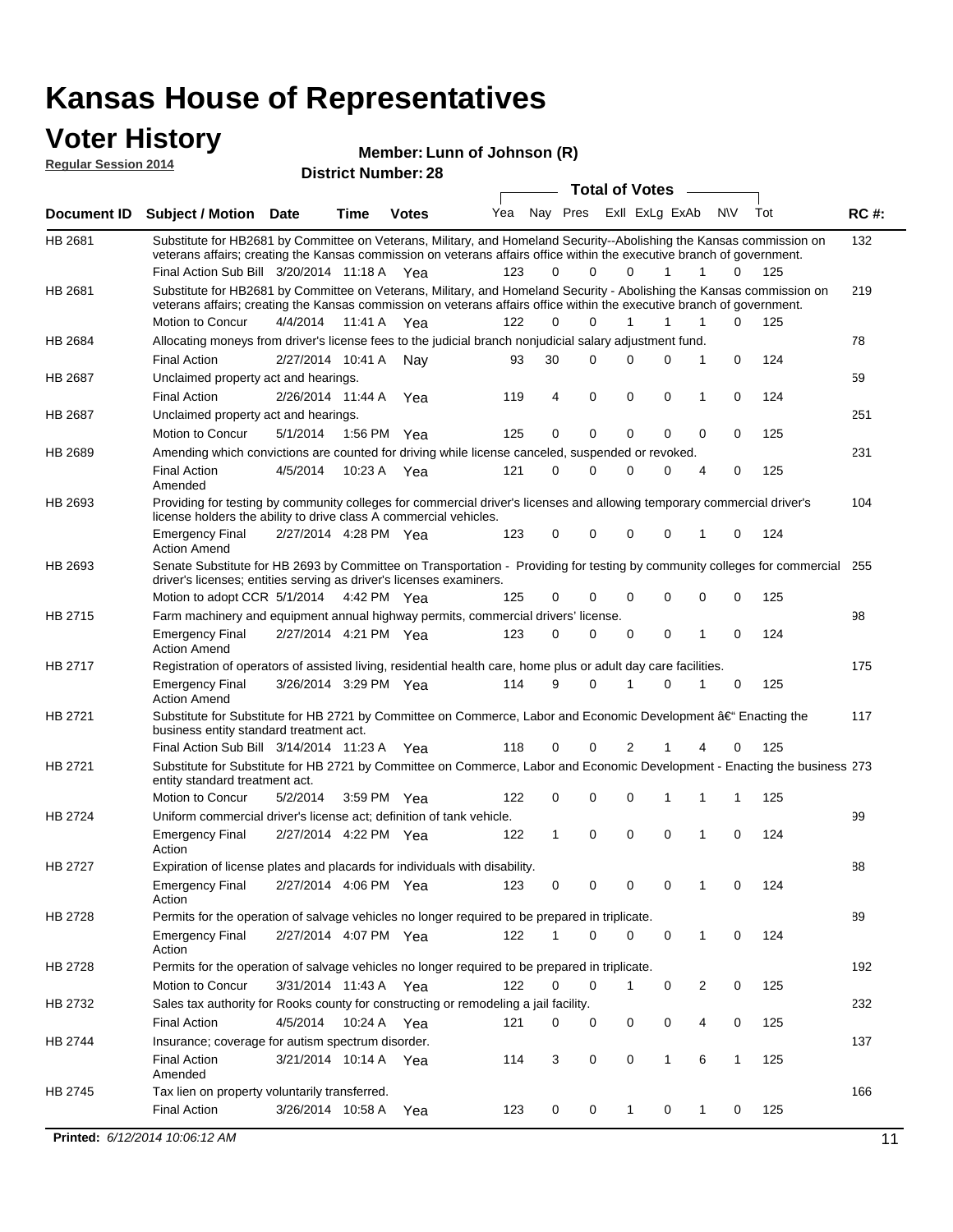## **Voter History**

**Regular Session 2014**

#### **Member: Lunn of Johnson (R)**

|                    |                                                                                                                                                                                                                                                      |                       |             |              |     |             |          | <b>Total of Votes</b> |          |              |             |     |             |
|--------------------|------------------------------------------------------------------------------------------------------------------------------------------------------------------------------------------------------------------------------------------------------|-----------------------|-------------|--------------|-----|-------------|----------|-----------------------|----------|--------------|-------------|-----|-------------|
| <b>Document ID</b> | <b>Subject / Motion</b>                                                                                                                                                                                                                              | <b>Date</b>           | Time        | <b>Votes</b> | Yea | Nay Pres    |          | Exll ExLg ExAb        |          | <b>NV</b>    |             | Tot | <b>RC#:</b> |
| HB 2755            | Repealing the sunset on the Kansas taxpayer transparency act.                                                                                                                                                                                        |                       |             |              |     |             |          |                       |          |              |             |     | 140         |
|                    | <b>Final Action</b>                                                                                                                                                                                                                                  | 3/24/2014 10:13 A     |             | Yea          | 122 | 0           | 0        | 0                     | 0        | 3            | 0           | 125 |             |
| HB 2767            | State child death review board.                                                                                                                                                                                                                      |                       |             |              |     |             |          |                       |          |              |             |     | 167         |
|                    | <b>Final Action</b><br>Amended                                                                                                                                                                                                                       | 3/26/2014 10:59 A     |             | Yea          | 123 | 0           | 0        | 1                     | 0        | 1            | 0           | 125 |             |
| <b>HCR 5029</b>    | Urging the Kansas bureau of investigation to establish a blue alert system for the state of Kansas.                                                                                                                                                  |                       |             |              |     |             |          |                       |          |              |             |     | 95          |
|                    | <b>Emergency Final</b><br><b>Action Amend</b>                                                                                                                                                                                                        | 2/27/2014 4:15 PM Yea |             |              | 121 | 2           | 0        | 0                     | 0        | 1            | 0           | 124 |             |
| <b>HCR 5031</b>    | Urging Congress to provide for the prompt payment of disability compensation to U.S. Veterans.                                                                                                                                                       |                       |             |              |     |             |          |                       |          |              |             |     | 125         |
|                    | <b>Final Action</b>                                                                                                                                                                                                                                  | 3/19/2014 11:21 A Yea |             |              | 122 | $\Omega$    | 0        | 0                     | 1        | 2            | 0           | 125 |             |
| HR 6049            | Resolution encouraging the creation of a Kansas plan for comprehensive treatment of chronic obstruction pulmonary<br>disease.                                                                                                                        |                       |             |              |     |             |          |                       |          |              |             |     | 109         |
|                    | <b>Emergency Final</b><br><b>Action Amend</b>                                                                                                                                                                                                        | 3/6/2014              | 11:24 A     | Yea          | 120 | 0           | 0        | 2                     | 1        | 2            | $\mathbf 0$ | 125 |             |
| HR 6063            | Urging the President to extend the qualifications for the Women's Army Corps Service Medal.                                                                                                                                                          |                       |             |              |     |             |          |                       |          |              |             |     | 143         |
|                    | <b>Final Action</b>                                                                                                                                                                                                                                  | 3/25/2014 10:11 A Yea |             |              | 123 | $\Omega$    | $\Omega$ | 1                     | $\Omega$ | $\mathbf{1}$ | 0           | 125 |             |
| SB 40              | House Substitute for SB 40 by Committee on Corrections and Juvenile Justice †Secretary of corrections; including juvenile<br>offenders in the prison made goods act; authorizing use of correctional industries funds for payment of                 |                       |             |              |     |             |          |                       |          |              |             |     | 123         |
|                    | Final Action Sub Bill 3/17/2014 11:23 A Yea                                                                                                                                                                                                          |                       |             |              | 123 | $\Omega$    | 0        | 0                     | 0        | 2            | 0           | 125 |             |
| SB 54              | Medical assistance recovery program; rules and regulations.                                                                                                                                                                                          |                       |             |              |     |             |          |                       |          |              |             |     | 174         |
|                    | <b>Emergency Final</b><br><b>Action Amend</b>                                                                                                                                                                                                        | 3/26/2014 3:28 PM Yea |             |              | 95  | 28          | 0        | 1                     | 0        | 1            | 0           | 125 |             |
| SB 54              | Amendments to statutes regulating abortions.                                                                                                                                                                                                         |                       |             |              |     |             |          |                       |          |              |             |     | 214         |
|                    | Motion to Adopt CCR 4/4/2014                                                                                                                                                                                                                         |                       | 9:59 AM Yea |              | 112 | 11          | 0        |                       | 0        | 1            | 0           | 125 |             |
| SB 63              | State use law; purchases by municipalities; committee sunset date and chairperson selection.                                                                                                                                                         |                       |             |              |     |             |          |                       |          |              |             |     | 280         |
|                    | Motion to adopt CCR 5/2/2014                                                                                                                                                                                                                         |                       | 8:52 PM Yea |              | 124 | $\mathbf 0$ | 0        | 0                     | 0        | 1            | 0           | 125 |             |
| SB 99              | Lobbyists defined.                                                                                                                                                                                                                                   |                       |             |              |     |             |          |                       |          |              |             |     | 184         |
|                    | <b>Emergency Final</b><br>Action                                                                                                                                                                                                                     | 3/26/2014 3:41 PM Yea |             |              | 117 | 6           | 0        | 1                     | 0        | 1            | 0           | 125 |             |
| SB 147             | House Substitute for SB 147 by Committee on Agriculture and Natural Resources †Amending the powers and duties of the 133<br>Kansas department of agriculture division of conservation and the state conservation commission.                         |                       |             |              |     |             |          |                       |          |              |             |     |             |
|                    | Final Action Sub Bill 3/20/2014 11:19 A Yea<br>Amended                                                                                                                                                                                               |                       |             |              | 123 | $\Omega$    | 0        | 0                     | 1        | 1            | 0           | 125 |             |
| <b>SB 218</b>      | House Substitute for SB 218 by Committee on Appropriations-Education; relating to the financing and instruction thereof;<br>making and concerning appropriations for the fiscal years ending June 30, 2014, and June 30, 2015, for certain agencies. |                       |             |              |     |             |          |                       |          |              |             |     | 226         |
|                    | Final Action Sub Bill 4/4/2014 6:17 PM Yea<br>Amended                                                                                                                                                                                                |                       |             |              | 91  | 31          | 0        | 0                     | 1        | 2            | $\Omega$    | 125 |             |
| <b>SB 218</b>      | House Substitute for SB 218 by Committee on Appropriations-Education; relating to the financing and instruction thereof;                                                                                                                             |                       |             |              |     |             |          |                       |          |              |             |     | 237         |
|                    | making and concerning appropriations for the fiscal years ending June 30, 2014, and June 30, 2015, for certain agencies.                                                                                                                             |                       |             |              |     |             |          |                       |          |              |             |     |             |
|                    | Sub Motion to Adopt 4/6/2014 12:51 A Yea<br><b>CCR</b>                                                                                                                                                                                               |                       |             |              | 55  | 67          | 0        | 0                     | 0        | 3            | 0           | 125 |             |
| SB 231             | House Substitute for SB 231 †Concerning valuation and appeals; renaming the state court of tax appeals; timing of<br>decisions.                                                                                                                      |                       |             |              |     |             |          |                       |          |              |             |     | 134         |
|                    | Final Action Sub Bill 3/20/2014 11:21 A Yea<br>Amended                                                                                                                                                                                               |                       |             |              | 123 | 0           | 0        | 0                     | 1        | 1            | 0           | 125 |             |
| SB 231             | House Substitute for SB 231 - Concerning valuation and appeals; renaming the state court of tax appeals; timing of<br>decisions                                                                                                                      |                       |             |              |     |             |          |                       |          |              |             |     | 281         |
|                    | Motion to Adopt CCR 5/2/2014 8:56 PM Yea                                                                                                                                                                                                             |                       |             |              | 124 | 0           | 0        | 0                     | 0        | 1            | 0           | 125 |             |
| SB 245             | House Substitute for SB 245 by Committee on Appropriations - Appropriations for FY 2014, FY 2015, and FY 2016 for the<br>department of corrections; capital improvement projects.                                                                    |                       |             |              |     |             |          |                       |          |              |             |     | 13          |
|                    | Final Action Sub Bill 2/13/2014 11:34 A Yea<br>Amended                                                                                                                                                                                               |                       |             |              | 79  | 41          | 0        | 3                     | 0        | 1            | 0           | 124 |             |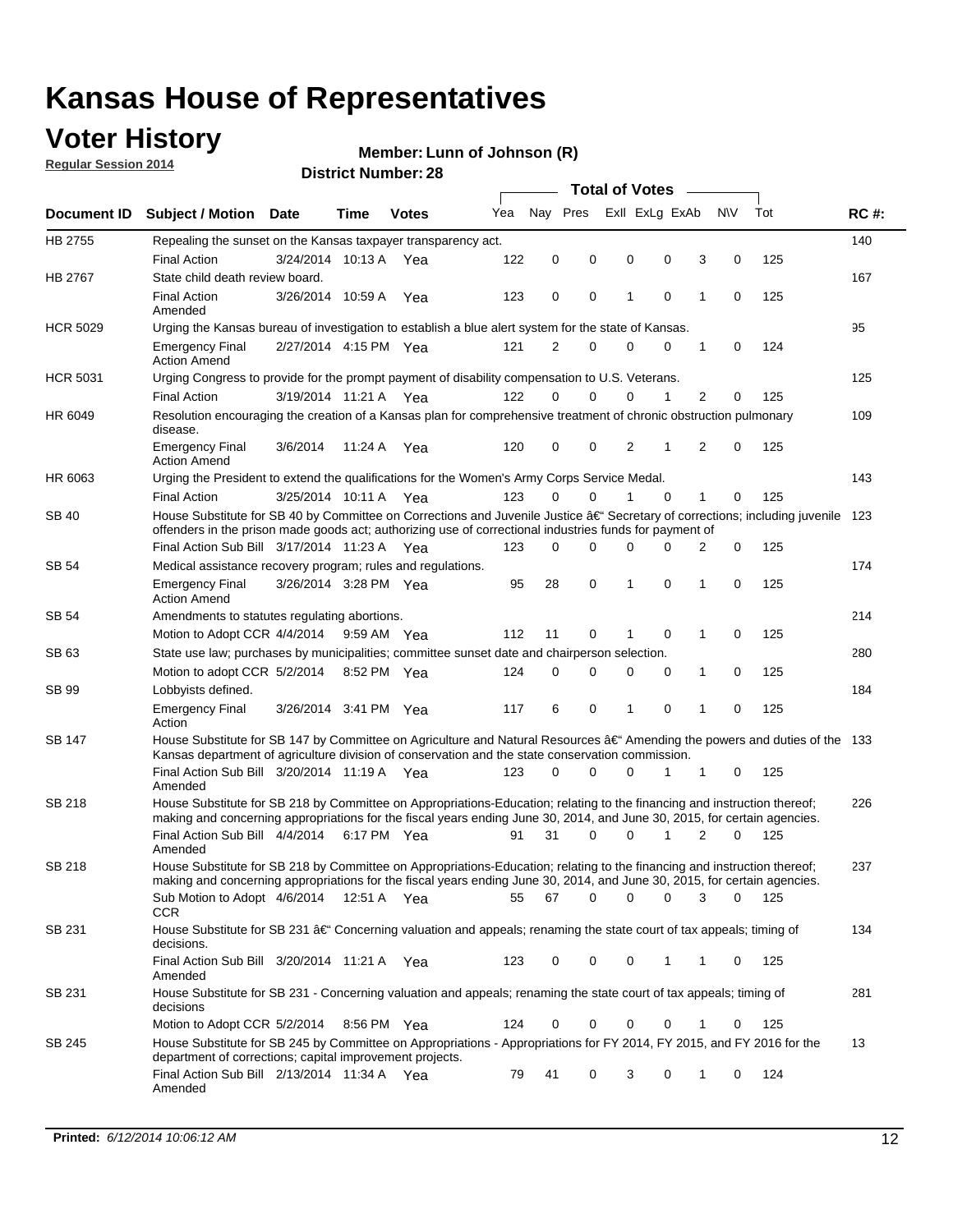### **Voter History**

#### **Member: Lunn of Johnson (R)**

**Regular Session 2014**

|               |                                                                                                                                                                                                                                                                                                                                                                                                                                                                                                                                                                                                                                                                                                                                                                                                               |                       |      | DISTICT MAILIDEL 20 |     |          |   | <b>Total of Votes</b> |              |                |                         |           |     |             |
|---------------|---------------------------------------------------------------------------------------------------------------------------------------------------------------------------------------------------------------------------------------------------------------------------------------------------------------------------------------------------------------------------------------------------------------------------------------------------------------------------------------------------------------------------------------------------------------------------------------------------------------------------------------------------------------------------------------------------------------------------------------------------------------------------------------------------------------|-----------------------|------|---------------------|-----|----------|---|-----------------------|--------------|----------------|-------------------------|-----------|-----|-------------|
|               | Document ID Subject / Motion                                                                                                                                                                                                                                                                                                                                                                                                                                                                                                                                                                                                                                                                                                                                                                                  | Date                  | Time | <b>Votes</b>        | Yea | Nay Pres |   |                       |              | Exll ExLg ExAb |                         | <b>NV</b> | Tot | <b>RC#:</b> |
| <b>SB 245</b> | House Substitute for SB 245 by Committee on Appropriations - Education funding; relating to mineral production; creating the<br>mineral production education fund, crediting 20% of remainder from oil and gas tax into such fund, moneys expended on<br>education; abolishing the oil and gas valuation depletion trust fund; allowing the counties to retain funds already in such<br>county's oil and gas valuation depletion trust fund; concerning school financing sources; proceeds from the tax levied by a<br>school district under authority of K.S.A. 2013 Supp. 72-6431, remitted to the state treasury to the credit of the state school<br>district finance fund not to the district's general fund; making and concerning appropriations for fiscal year 2017.<br>Motion to adopt CCR 5/1/2014 |                       |      | 5:06 PM Yea         | 88  | 37       |   | $\Omega$              | 0            | 0              | 0                       | 0         | 125 | 258         |
| <b>SB 248</b> | Victim notification prior to release of certain inmates.                                                                                                                                                                                                                                                                                                                                                                                                                                                                                                                                                                                                                                                                                                                                                      |                       |      |                     |     |          |   |                       |              |                |                         |           |     | 119         |
|               | <b>Final Action</b>                                                                                                                                                                                                                                                                                                                                                                                                                                                                                                                                                                                                                                                                                                                                                                                           | 3/17/2014 11:18 A Yea |      |                     | 122 |          | 0 | 0                     | 0            | 0              | $\overline{2}$          | 1         | 125 |             |
| SB 254        | Medical assistance recovery program; rules and regulations.                                                                                                                                                                                                                                                                                                                                                                                                                                                                                                                                                                                                                                                                                                                                                   |                       |      |                     |     |          |   |                       |              |                |                         |           |     | 179         |
|               | <b>Emergency Final</b><br>Action                                                                                                                                                                                                                                                                                                                                                                                                                                                                                                                                                                                                                                                                                                                                                                              | 3/26/2014 3:34 PM Yea |      |                     | 123 |          | 0 | 0                     | $\mathbf{1}$ | 0              | $\mathbf{1}$            | 0         | 125 |             |
| SB 256        | Attorney general; costs in criminal appeals.                                                                                                                                                                                                                                                                                                                                                                                                                                                                                                                                                                                                                                                                                                                                                                  |                       |      |                     |     |          |   |                       |              |                |                         |           |     | 147         |
|               | <b>Final Action</b><br>Amended                                                                                                                                                                                                                                                                                                                                                                                                                                                                                                                                                                                                                                                                                                                                                                                | 3/25/2014 10:16 A     |      | Yea                 | 119 |          | 4 | 0                     | 1            | 0              | 1                       | 0         | 125 |             |
| SB 256        | Amending the crime of mistreatment of a dependent adult; creating the crime of mistreatment of an elder person; amending<br>the crime of unlawful sexual relations; amending provisions relating to appearance bonds and surety regulation; amending<br>violations of the Kansas racketeer influenced and corrupt organization act; also concerning the attorney general, costs in<br>criminal appeals.                                                                                                                                                                                                                                                                                                                                                                                                       |                       |      |                     |     |          |   |                       |              |                |                         |           |     | 236         |
|               | Motion to Adopt CCR 4/5/2014 6:52 PM Yea                                                                                                                                                                                                                                                                                                                                                                                                                                                                                                                                                                                                                                                                                                                                                                      |                       |      |                     | 118 |          | 4 | 0                     | 0            | 0              | 3                       | 0         | 125 |             |
| SB 258        | Amending the juvenile statute of limitations to match adult time limitations for sex crimes.                                                                                                                                                                                                                                                                                                                                                                                                                                                                                                                                                                                                                                                                                                                  |                       |      |                     |     |          |   |                       |              |                |                         |           |     | 135         |
|               | <b>Final Action</b><br>Amended                                                                                                                                                                                                                                                                                                                                                                                                                                                                                                                                                                                                                                                                                                                                                                                | 3/20/2014 11:21 A Yea |      |                     | 123 |          | 0 | 0                     | 0            | 1              | 1                       | 0         | 125 |             |
| SB 258        | Relating to issuance of certificates of birth resulting in stillbirth.                                                                                                                                                                                                                                                                                                                                                                                                                                                                                                                                                                                                                                                                                                                                        |                       |      |                     |     |          |   |                       |              |                |                         |           |     | 259         |
|               | Motion to Adopt CCR 5/1/2014 5:12 PM Yea                                                                                                                                                                                                                                                                                                                                                                                                                                                                                                                                                                                                                                                                                                                                                                      |                       |      |                     | 121 |          | 4 | 0                     | 0            | $\mathbf 0$    | 0                       | 0         | 125 |             |
| SB 263        | Establishing the military funeral honors fund under the adjutant general's office.                                                                                                                                                                                                                                                                                                                                                                                                                                                                                                                                                                                                                                                                                                                            |                       |      |                     |     |          |   |                       |              |                |                         |           |     | 148         |
|               | <b>Final Action</b><br>Amended                                                                                                                                                                                                                                                                                                                                                                                                                                                                                                                                                                                                                                                                                                                                                                                | 3/25/2014 10:17 A Yea |      |                     | 123 |          | 0 | 0                     | 1            | 0              | 1                       | 0         | 125 |             |
| SB 263        | Veterans and military matters; military honors fund; death gratuity; disabled veterans preference, state jobs and contracts;<br>schools on military reservations, funding.                                                                                                                                                                                                                                                                                                                                                                                                                                                                                                                                                                                                                                    |                       |      |                     |     |          |   |                       |              |                |                         |           |     | 256         |
|               | Motion to adopt CCR 5/1/2014 4:47 PM Yea                                                                                                                                                                                                                                                                                                                                                                                                                                                                                                                                                                                                                                                                                                                                                                      |                       |      |                     | 124 |          | 0 | 0                     | 0            | 0              | $\mathbf 0$             | 1         | 125 |             |
| SB 265        | Income definition for Homestead Refund eligibility.                                                                                                                                                                                                                                                                                                                                                                                                                                                                                                                                                                                                                                                                                                                                                           |                       |      |                     |     |          |   |                       |              |                |                         |           |     | 113         |
|               | <b>Final Action</b><br>Amended                                                                                                                                                                                                                                                                                                                                                                                                                                                                                                                                                                                                                                                                                                                                                                                | 3/13/2014 11:23 A Yea |      |                     | 121 |          | 0 | 0                     | 1            | 1              | $\overline{\mathbf{c}}$ | 0         | 125 |             |
| SB 265        | Definition of income for homestead refund and SAFESR eligibility; income tax credits for adoption expenses and expenses to<br>make dwelling or facility accessible to persons with a disability; income tax deductions, self-employment taxes, expenses<br>related to organ donations, net gain on the sale of certain livestock; withholding, non-resident pass-through entity income;<br>Kansas taxpayer transparency act, sunset; sales tax exemptions.<br>Motion to Adopt CCR 4/4/2014                                                                                                                                                                                                                                                                                                                    |                       |      | 6:29 PM Yea         | 122 |          | 0 | 0                     | 0            | 1              | 2                       | 0         | 125 | 227         |
| SB 266        | Mineral severance tax return file date.                                                                                                                                                                                                                                                                                                                                                                                                                                                                                                                                                                                                                                                                                                                                                                       |                       |      |                     |     |          |   |                       |              |                |                         |           |     | 114         |
|               | <b>Final Action</b><br>Amended                                                                                                                                                                                                                                                                                                                                                                                                                                                                                                                                                                                                                                                                                                                                                                                | 3/13/2014 11:24 A     |      | Yea                 | 121 |          | 0 | 0                     | 1            | 1              | 2                       | 0         | 125 |             |
| SB 266        | Severance tax return and payment dates; sales tax authority for Rooks county; property tax exemptions for certain donations<br>of land to the state and for amateur-built aircraft; sales tax exemptions for surface mining equipment and certain charitable<br>organizations.                                                                                                                                                                                                                                                                                                                                                                                                                                                                                                                                |                       |      |                     |     |          |   |                       |              |                |                         |           |     | 266         |
|               | Motion to Adopt CCR 5/2/2014                                                                                                                                                                                                                                                                                                                                                                                                                                                                                                                                                                                                                                                                                                                                                                                  |                       |      | 3:19 PM Yea         | 122 |          | 1 | 0                     | 0            | 1              | 1                       | 0         | 125 |             |
| SB 267        | Insurance; excluding real estate from acceptable security deposits with the commissioner and requiring original handwritten<br>signatures on deposit forms.                                                                                                                                                                                                                                                                                                                                                                                                                                                                                                                                                                                                                                                   |                       |      |                     |     |          |   |                       |              |                |                         |           |     | 144         |
|               | <b>Final Action</b>                                                                                                                                                                                                                                                                                                                                                                                                                                                                                                                                                                                                                                                                                                                                                                                           | 3/25/2014 10:12 A     |      | Yea                 | 123 |          | 0 | 0                     | 1            | 0              | 1                       | 0         | 125 |             |
| SB 268        | Insurance; Risk-based capital requirements.                                                                                                                                                                                                                                                                                                                                                                                                                                                                                                                                                                                                                                                                                                                                                                   |                       |      |                     |     |          |   |                       |              |                |                         |           |     | 145         |
|               | <b>Final Action</b>                                                                                                                                                                                                                                                                                                                                                                                                                                                                                                                                                                                                                                                                                                                                                                                           | 3/25/2014 10:13 A     |      | Yea                 | 123 |          | 0 | 0                     | 1            | 0              | 1                       | 0         | 125 |             |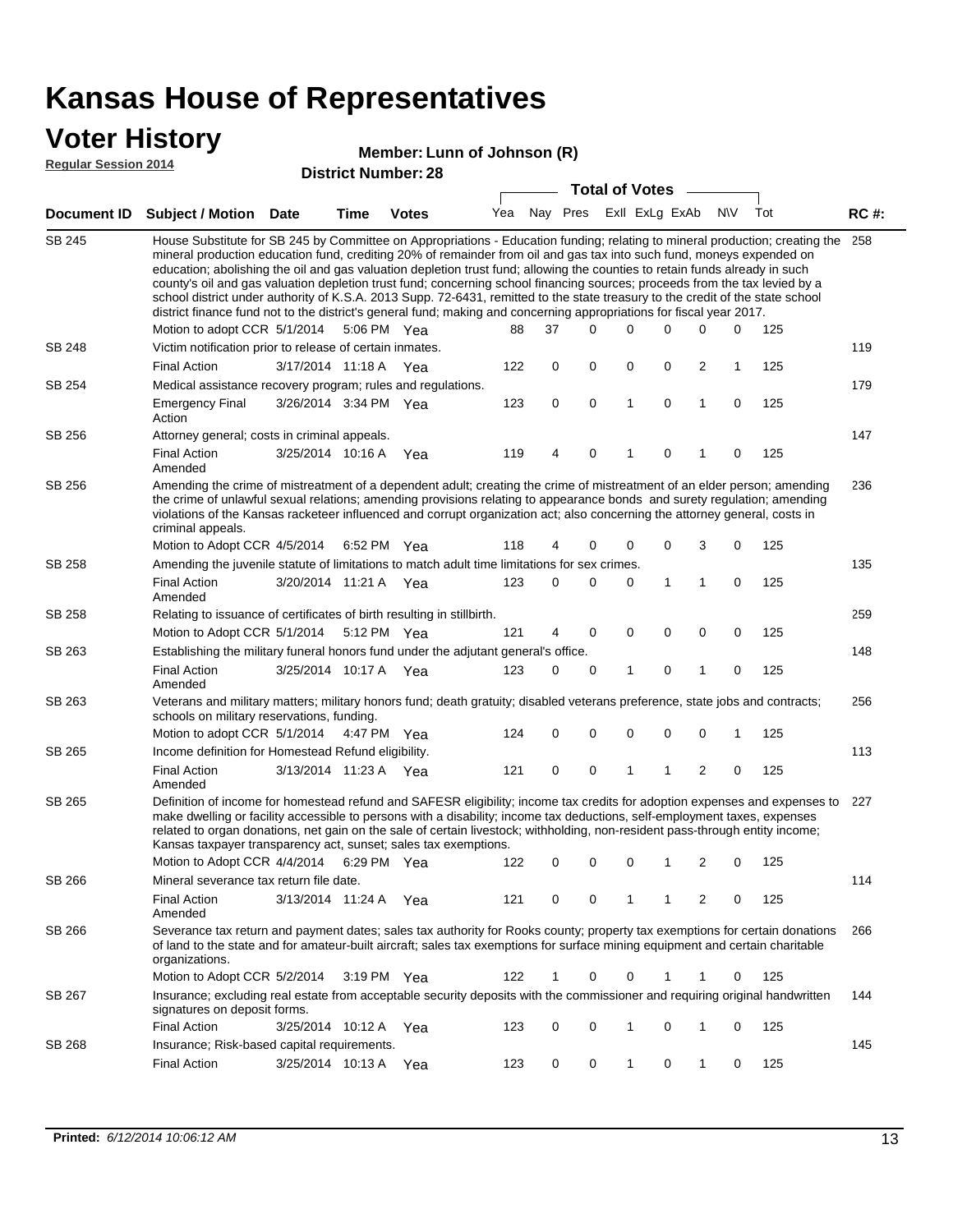### **Voter History**

**Regular Session 2014**

#### **Member: Lunn of Johnson (R)**

|               |                                                                                                                                                                                    |                       |      |              |     | <b>Total of Votes</b> |   |  |                |             |                |             |     |             |
|---------------|------------------------------------------------------------------------------------------------------------------------------------------------------------------------------------|-----------------------|------|--------------|-----|-----------------------|---|--|----------------|-------------|----------------|-------------|-----|-------------|
| Document ID   | <b>Subject / Motion Date</b>                                                                                                                                                       |                       | Time | <b>Votes</b> | Yea | Nay Pres              |   |  | Exll ExLg ExAb |             |                | <b>NV</b>   | Tot | <b>RC#:</b> |
| SB 271        | Amending the Kansas medicaid fraud control act.                                                                                                                                    |                       |      |              |     |                       |   |  |                |             |                |             |     | 176         |
|               | <b>Emergency Final</b><br><b>Action Amend</b>                                                                                                                                      | 3/26/2014 3:30 PM Yea |      |              | 123 | 0                     | 0 |  | 1              | 0           | 1              | 0           | 125 |             |
| SB 271        | Amending the Kansas medicaid fraud control act.                                                                                                                                    |                       |      |              |     |                       |   |  |                |             |                |             |     | 228         |
|               | Motion to Adopt CCR 4/4/2014 6:33 PM Yea                                                                                                                                           |                       |      |              | 122 | 0                     | 0 |  | 0              | 1           | 2              | 0           | 125 |             |
| SB 272        | Eliminating the 3% limit on controlled shooting area acreage in a county.                                                                                                          |                       |      |              |     |                       |   |  |                |             |                |             |     | 149         |
|               | <b>Final Action</b>                                                                                                                                                                | 3/25/2014 10:19 A Yea |      |              | 123 | 0                     | 0 |  | 1              | 0           | 1              | 0           | 125 |             |
| SB 273        | House Substitute for SB 273 by Committee on Transportation †Commercial vehicles; regulation and registration thereof.                                                              |                       |      |              |     |                       |   |  |                |             |                |             |     | 168         |
|               | Final Action Sub Bill 3/26/2014 11:00 A Yea<br>Amended                                                                                                                             |                       |      |              | 122 | 1                     | 0 |  | -1             | 0           | 1              | 0           | 125 |             |
| SB 273        | Regulation of commercial motor vehicles; exemption from rules and regulations of the Kansas corporation commission.                                                                |                       |      |              |     |                       |   |  |                |             |                |             |     | 265         |
|               | Motion to Adopt CCR 5/2/2014 3:10 PM Yea                                                                                                                                           |                       |      |              | 101 | 22                    | 0 |  | 0              | 1           | 1              | 0           | 125 |             |
| SB 274        | Political action committees, legislative leadership.                                                                                                                               |                       |      |              |     |                       |   |  |                |             |                |             |     | 169         |
|               | <b>Final Action</b><br>Amended                                                                                                                                                     | 3/26/2014 11:01 A Yea |      |              | 108 | 15                    | 0 |  | -1             | 0           | 1              | 0           | 125 |             |
| SB 278        | Establishing the state board of veterinary examiners within the animal health division of the Kansas department of agriculture<br>for a two-year period.                           |                       |      |              |     |                       |   |  |                |             |                |             |     | 127         |
|               | <b>Final Action</b>                                                                                                                                                                | 3/19/2014 11:24 A     |      | Yea          | 122 | 0                     | 0 |  | 0              | 1           | 2              | 0           | 125 |             |
| SB 284        | Amending the Kansas 911 act.                                                                                                                                                       |                       |      |              |     |                       |   |  |                |             |                |             |     | 124         |
|               | <b>Final Action</b>                                                                                                                                                                | 3/17/2014 11:24 A     |      | Yea          | 121 | 2                     | 0 |  | 0              | $\mathbf 0$ | $\overline{2}$ | 0           | 125 |             |
| SB 285        | Optometrists; prohibition against limiting payment for covered services to insurance plan amounts.                                                                                 |                       |      |              |     |                       |   |  |                |             |                |             |     | 150         |
|               | <b>Final Action</b><br>Amended                                                                                                                                                     | 3/25/2014 10:20 A Yea |      |              | 123 | 0                     | 0 |  | $\mathbf 1$    | 0           | 1              | 0           | 125 |             |
| SB 286        | Extending sunset date on certain agriculture fees from July 1, 2015, to July 1, 2019.                                                                                              |                       |      |              |     |                       |   |  |                |             |                |             |     | 151         |
|               | <b>Final Action</b><br>Amended                                                                                                                                                     | 3/25/2014 10:23 A     |      | Nay          | 76  | 47                    | 0 |  | $\mathbf{1}$   | 0           | 1              | $\mathbf 0$ | 125 |             |
| SB 286        | Agriculture; extending sunset date on certain agriculture fees from July 1, 2015, to July 1, 2018; national day of the cowboy;<br>establishing the local food and farm task force. |                       |      |              |     |                       |   |  |                |             |                |             |     | 264         |
|               | Motion to adopt CCR 5/2/2014 3:04 PM Yea                                                                                                                                           |                       |      |              | 102 | 21                    | 0 |  | 0              | $\mathbf 1$ | 1              | 0           | 125 |             |
| SB 306        | Modernizing certain insurance laws to allow use of additional investments.                                                                                                         |                       |      |              |     |                       |   |  |                |             |                |             |     | 173         |
|               | <b>Emergency Final</b><br>Action                                                                                                                                                   | 3/26/2014 3:26 PM Yea |      |              | 123 | 0                     | 0 |  | 1              | 0           | 1              | 0           | 125 |             |
| <b>SB 308</b> | Updating the Kansas no-call act.                                                                                                                                                   |                       |      |              |     |                       |   |  |                |             |                |             |     | 138         |
|               | <b>Final Action</b>                                                                                                                                                                | 3/21/2014 10:15 A     |      | Yea          | 117 | 0                     | 0 |  | 0              | 1           | 6              | 1           | 125 |             |
| SB 309        | Health insurance coverage for qualified professional associations.                                                                                                                 |                       |      |              |     |                       |   |  |                |             |                |             |     | 182         |
|               | <b>Emergency Final</b><br>Action                                                                                                                                                   | 3/26/2014 3:38 PM Yea |      |              | 122 | 1                     | 0 |  | $\mathbf{1}$   | 0           | 1              | $\mathbf 0$ | 125 |             |
| SB 310        | Grand juries; crimes to consider; amendment of indictment.                                                                                                                         |                       |      |              |     |                       |   |  |                |             |                |             |     | 180         |
|               | <b>Emergency Final</b><br>Action                                                                                                                                                   | 3/26/2014 3:35 PM Yea |      |              | 122 | 1                     | 0 |  | 1              | 0           | 1              | 0           | 125 |             |
| SB 311        | Increasing the noneconomic damages cap and changing rules related to expert evidence.                                                                                              |                       |      |              |     |                       |   |  |                |             |                |             |     | 142         |
|               | <b>Final Action</b><br>Amended                                                                                                                                                     | 3/24/2014 10:17 A Yea |      |              | 119 | 3                     | 0 |  | 0              | 0           | 3              | 0           | 125 |             |
| SB 311        | Increasing the noneconomic damages cap, changing rules related to expert evidence and repealing statutes pertaining to<br>collateral source benefits.                              |                       |      |              |     |                       |   |  |                |             |                |             |     | 203         |
|               | Motion to adopt CCR 4/3/2014 6:15 PM Yea                                                                                                                                           |                       |      |              | 120 | 4                     | 0 |  | 0              | 0           | 1              | 0           | 125 |             |
| SB 321        | Return of premiums separate from notice of denial of coverage.                                                                                                                     |                       |      |              |     |                       |   |  |                |             |                |             |     | 146         |
|               | <b>Final Action</b>                                                                                                                                                                | 3/25/2014 10:15 A Yea |      |              | 123 | 0                     | 0 |  | 1              | 0           | 1              | 0           | 125 |             |
| SB 329        | Clarifying court orders relating to parents in juvenile offender cases.<br><b>Final Action</b><br>Amended                                                                          | 3/20/2014 11:23 A Yea |      |              | 123 | 0                     | 0 |  | 0              | 1           | 1              | 0           | 125 | 136         |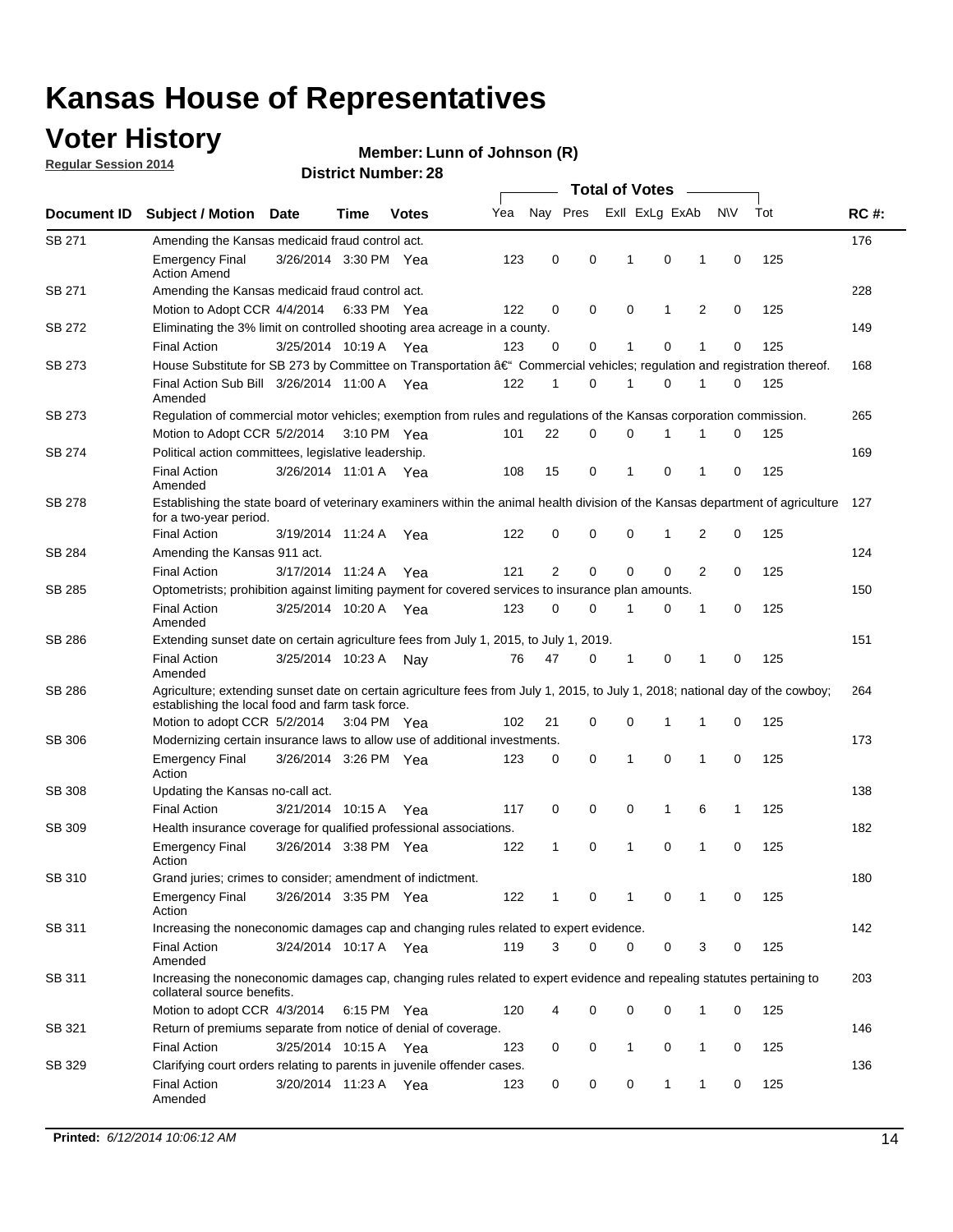### **Voter History**

**Regular Session 2014**

#### **Member: Lunn of Johnson (R)**

|                    | <b>Total of Votes</b>                                                                                                                                              |                       |             |              |     |             |   |              |                |                |             |     |             |
|--------------------|--------------------------------------------------------------------------------------------------------------------------------------------------------------------|-----------------------|-------------|--------------|-----|-------------|---|--------------|----------------|----------------|-------------|-----|-------------|
| <b>Document ID</b> | <b>Subject / Motion Date</b>                                                                                                                                       |                       | Time        | <b>Votes</b> | Yea | Nay Pres    |   |              | Exll ExLg ExAb |                | N\V         | Tot | <b>RC#:</b> |
| SB 329             | Clarifying court orders relating to parents in juvenile offender cases and changing the statute of limitations on certain juvenile<br>offenses.                    |                       |             |              |     |             |   |              |                |                |             |     | 242         |
|                    | Motion to adopt CCR 4/30/2014 3:23 PM Yea                                                                                                                          |                       |             |              | 122 | $\mathbf 1$ | 0 | 1            | 1              | 0              | 0           | 125 |             |
| <b>SB 344</b>      | Special permits, oversized loads, transportation of hay or feed stuffs.                                                                                            |                       |             |              |     |             |   |              |                |                |             |     | 152         |
|                    | <b>Final Action</b><br>Amended                                                                                                                                     | 3/25/2014 10:24 A     |             | Yea          | 122 | 1           | 0 | 1            | 0              | $\mathbf 1$    | 0           | 125 |             |
| SB 349             | Boiler safety act; deputy inspectors.                                                                                                                              |                       |             |              |     |             |   |              |                |                |             |     | 128         |
|                    | <b>Final Action</b><br>Amended                                                                                                                                     | 3/19/2014 11:25 A     |             | Yea          | 119 | 3           | 0 | 0            | 1              | $\overline{2}$ | $\mathbf 0$ | 125 |             |
| SB 349             | Board of technical professions; recodification of professions and scope of practice, other; boiler safety act, deputy<br>inspectors.                               |                       |             |              |     |             |   |              |                |                |             |     | 215         |
|                    | Motion to Adopt CCR 4/4/2014                                                                                                                                       |                       | 10:02 A     | Yea          | 112 | 11          | 0 | 1            | 0              | 1              | 0           | 125 |             |
| SB 351             | Vehicle identification numbers; penalties; damages.                                                                                                                |                       |             |              |     |             |   |              |                |                |             |     | 153         |
|                    | <b>Final Action</b>                                                                                                                                                | 3/25/2014 10:25 A     |             | Yea          | 123 | 0           | 0 | 1            | 0              | $\mathbf{1}$   | 0           | 125 |             |
| SB 357             | Increasing the number of allowable hunter education deferrals.                                                                                                     |                       |             |              |     |             |   |              |                |                |             |     | 154         |
|                    | <b>Final Action</b><br>Amended                                                                                                                                     | 3/25/2014 10:26 A     |             | Yea          | 97  | 26          | 0 | 1            | 0              | $\mathbf{1}$   | 0           | 125 |             |
| SB 357             | Authorizing land purchases by the state; amending process state uses to address seized wildlife; increasing the number of<br>allowable hunter education deferrals. |                       |             |              |     |             |   |              |                |                |             |     | 275         |
|                    | Motion to Adopt CCR 5/2/2014                                                                                                                                       |                       | 7:53 PM Yea |              | 113 | 11          | 0 | 0            | 0              | -1             | 0           | 125 |             |
| SB 359             | Relating to asbestos-related liability.                                                                                                                            |                       |             |              |     |             |   |              |                |                |             |     | 177         |
|                    | <b>Emergency Final</b><br>Action                                                                                                                                   | 3/26/2014 3:32 PM Yea |             |              | 94  | 29          | 0 | 1            | $\mathbf 0$    | $\mathbf 1$    | $\mathbf 0$ | 125 |             |
| <b>SB 367</b>      | Creating the student data privacy act.                                                                                                                             |                       |             |              |     |             |   |              |                |                |             |     | 186         |
|                    | <b>Emergency Final</b><br><b>Action Amend</b>                                                                                                                      | 3/26/2014 3:43 PM Yea |             |              | 119 | 4           | 0 | 1            | 0              | -1             | 0           | 125 |             |
| SB 367             | Creating the student data privacy act.                                                                                                                             |                       |             |              |     |             |   |              |                |                |             |     | 245         |
|                    | Motion to adopt CCR 4/30/2014 3:41 PM Yea                                                                                                                          |                       |             |              | 123 | 0           | 0 | 1            | 1              | 0              | 0           | 125 |             |
| SB 371             | Amending employment security law regarding disposition of penalty funds and disclosure of confidential information.                                                |                       |             |              |     |             |   |              |                |                |             |     | 129         |
|                    | <b>Final Action</b>                                                                                                                                                | 3/19/2014 11:27 A Yea |             |              | 90  | 32          | 0 | 0            | 1              | 2              | 0           | 125 |             |
| <b>SB 372</b>      | Amending the shared work unemployment compensation program; layoff aversion.                                                                                       |                       |             |              |     |             |   |              |                |                |             |     | 155         |
|                    | <b>Final Action</b>                                                                                                                                                | 3/25/2014 10:28 A     |             | Yea          | 123 | 0           | 0 | $\mathbf{1}$ | 0              | $\mathbf{1}$   | 0           | 125 |             |
| SB 402             | Amending statutes related to the Kansas criminal justice information system committee.                                                                             |                       |             |              |     |             |   |              |                |                |             |     | 178         |
|                    | <b>Emergency Final</b><br>Action                                                                                                                                   | 3/26/2014 3:33 PM     |             | Yea          | 123 | 0           | 0 | 1            | 0              | $\mathbf{1}$   | 0           | 125 |             |
| SB 423             | Authorizing Department of Administration to sell Landon and Eisenhower state office buildings.                                                                     |                       |             |              |     |             |   |              |                |                |             |     | 233         |
|                    | <b>Final Action</b><br>Amended                                                                                                                                     | 4/5/2014              | 10:28 A     | Yea          | 66  | 55          | 0 | 0            | 0              | 4              | 0           | 125 |             |
| SB 424             | Amending the statutory requirements for a valid hospital lien.                                                                                                     |                       |             |              |     |             |   |              |                |                |             |     | 183         |
|                    | <b>Emergency Final</b><br>Action                                                                                                                                   | 3/26/2014 3:39 PM Yea |             |              | 115 | 8           | 0 | 1            | 0              | -1             | 0           | 125 |             |
| SCR 1618           | Substitute for SCR 1618 by Committee on Federal and State Affairs -- State constitutional amendment authorizing raffles.                                           |                       |             |              |     |             |   |              |                |                |             |     | 170         |
|                    | Final Action Sub Bill 3/26/2014 11:06 A                                                                                                                            |                       |             | Yea          | 102 | 19          | 2 | 1            | 0              | -1             | 0           | 125 |             |
| SCR 1620           | Port authority; creation in Stafford, Kansas.                                                                                                                      |                       |             |              |     |             |   |              |                |                |             |     | 234         |
|                    | <b>Final Action</b>                                                                                                                                                | 4/5/2014              | 10:29 A     | Yea          | 121 | 0           | 0 | 0            | 0              | 4              | 0           | 125 |             |